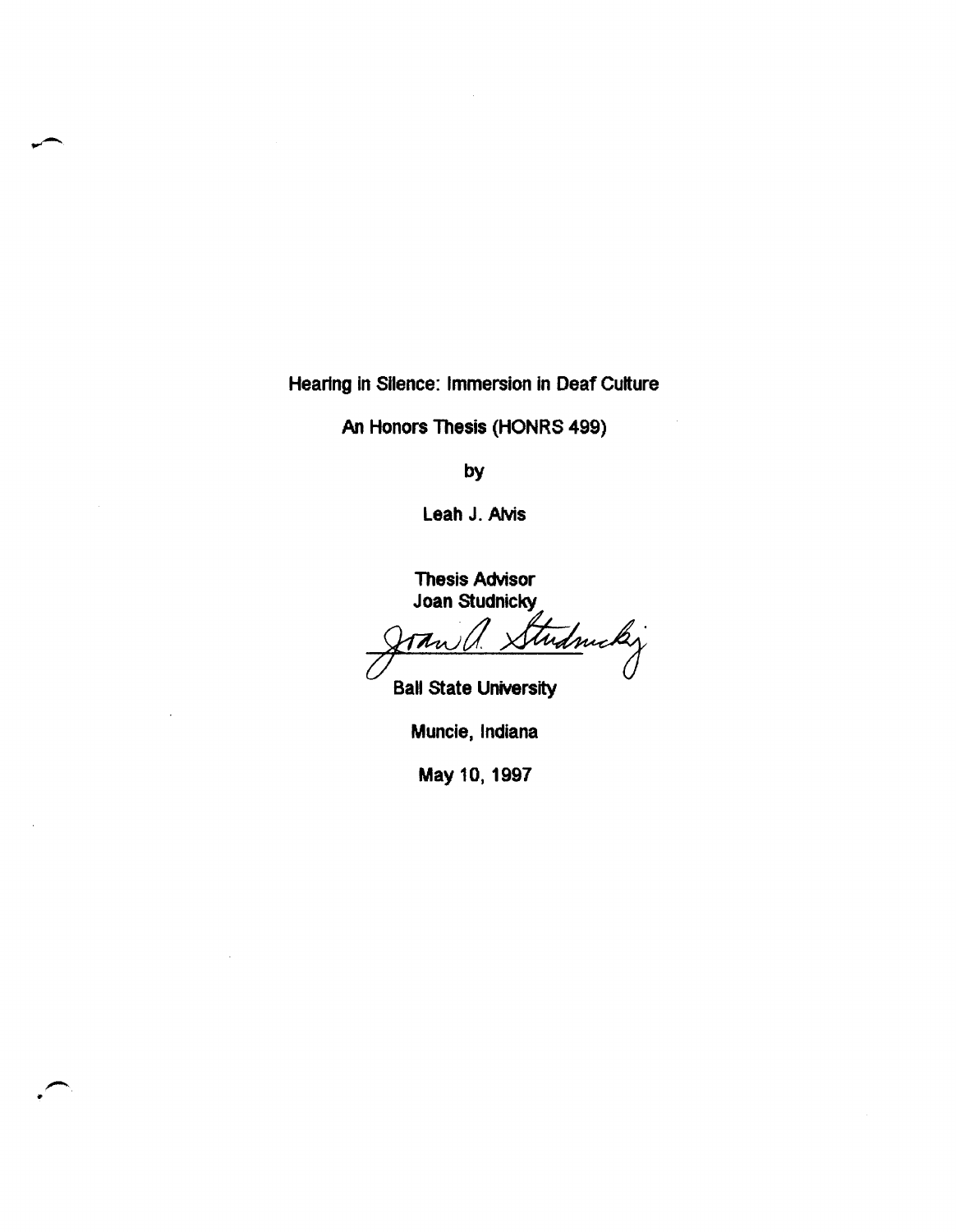

---.~-~----

# **Abstract**

 $\overline{\phantom{a}}$ 

The cooperative program between Ball State and the Indiana School for the Deaf in Indianapolis includes three essential elements. These are the work in the classrooms, teaching in the Communication Center of the school, and the experiences of cultural immersion. The first element deals with the responsibilities of the classroom faced by the Ball State students. The second element discusses the duties of teaching to the unique communication needs of Deaf children. The . third element encompasses a wide range of topics regarding Deaf culture and the author's contact with them, such as entry into Deaf culture, aspects of American Sign language, and communicating in Deaf culture. In addition to these three elements is an explanation of Deaf culture to the general, hearing public. A prototype brochure, to use by the Indiana School for the Deaf and Ball State University for promoting the program has also been produced. Included in the brochure are brief descriptions of the three primary components, and photographs of interaction of university and ISO students.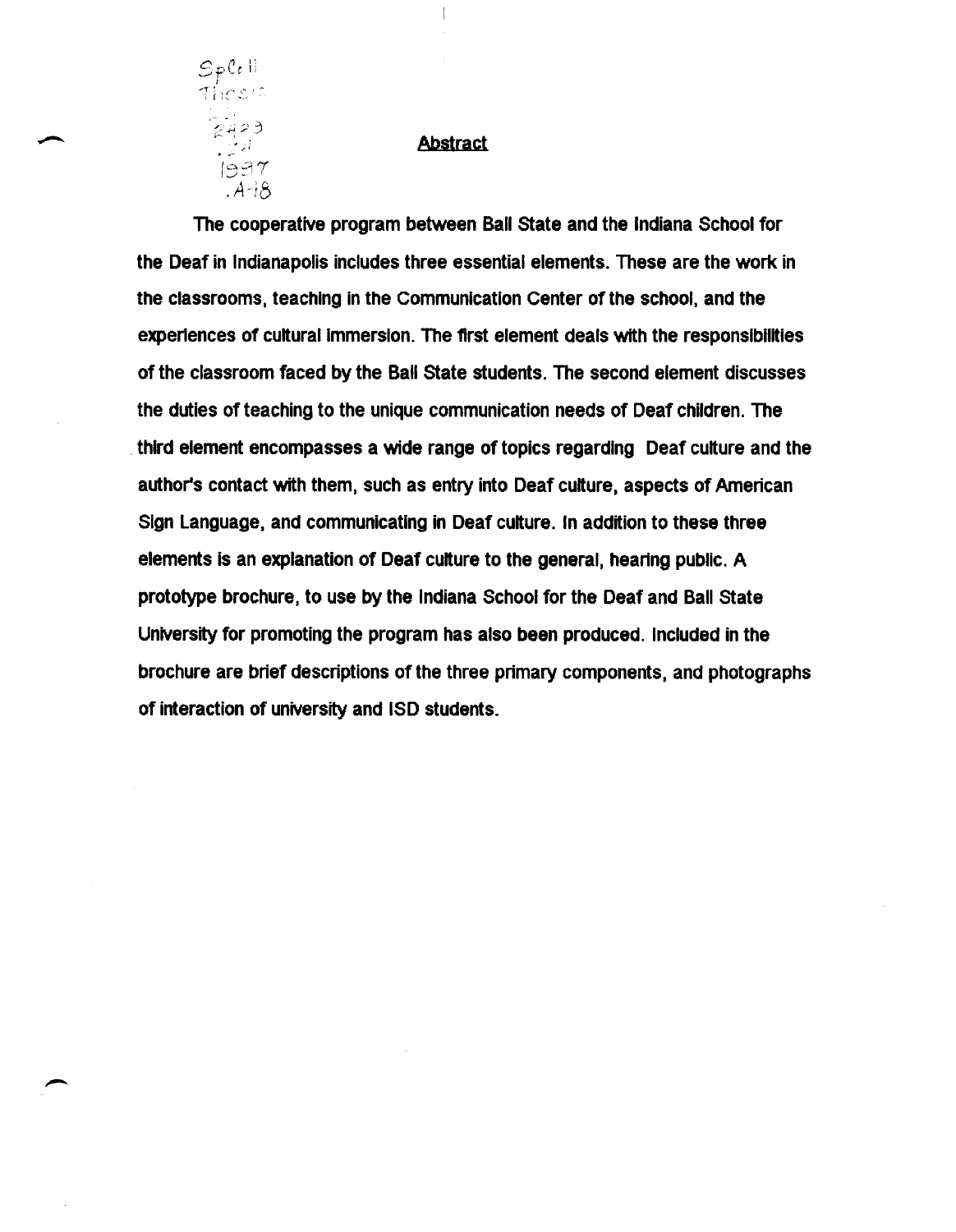#### The Program

Ball state University, in cooperation with the Indiana School for the Deaf, offers Deaf Education majors the opportunity to live for two semesters at the Deaf school's campus in Indianapolis. VVhile students are there, they receive credit in SPCED 266, a practicum experience offered as an elective in the major, for working with the Deaf children in a classroom setting. They are required to write lesson plans and carry them out while being supervised by the classroom teacher and *I* or the university supervisor. During the spring semester, students also teach in each of the three departments' Communication Centers on campus, writing lesson plans and carrying them out with the guidance of the ISO teachers. BSU students are also required to volunteer 15 hours of their free time each month to help the school in a variety of its daily functions. To ensure that the students do not lose credit hours toward graduation, the university offers three or four courses each semester at the Indianapolis campus so the Ball State students have a full course load. Classes are taught by university faculty or faculty from ISO and usually meet once a week. The practicum classes comprise the remaining credit hours.

-

-

To assist students in the transition to this strange new wor1d, the Deaf School and the University provide faculty liaisons in Indianapolis and Muncie: Mary Alice Moon an ISO staff member, Dr. Azar Hadadian, a professor of special education at Ball state, and JoAnn Padden, a graduate assistant who lives in the dorm with the Ball state students. Each of these women helps the students scholastically, professionally, and personally, and without their aid, it would have been impossible for us to maintain our sanity under the stressful situations in which we found ourselves.

Ms. Moon has served on the school's faculty for many years in a variety of functions, including classroom teaching and working with Ball state groups. During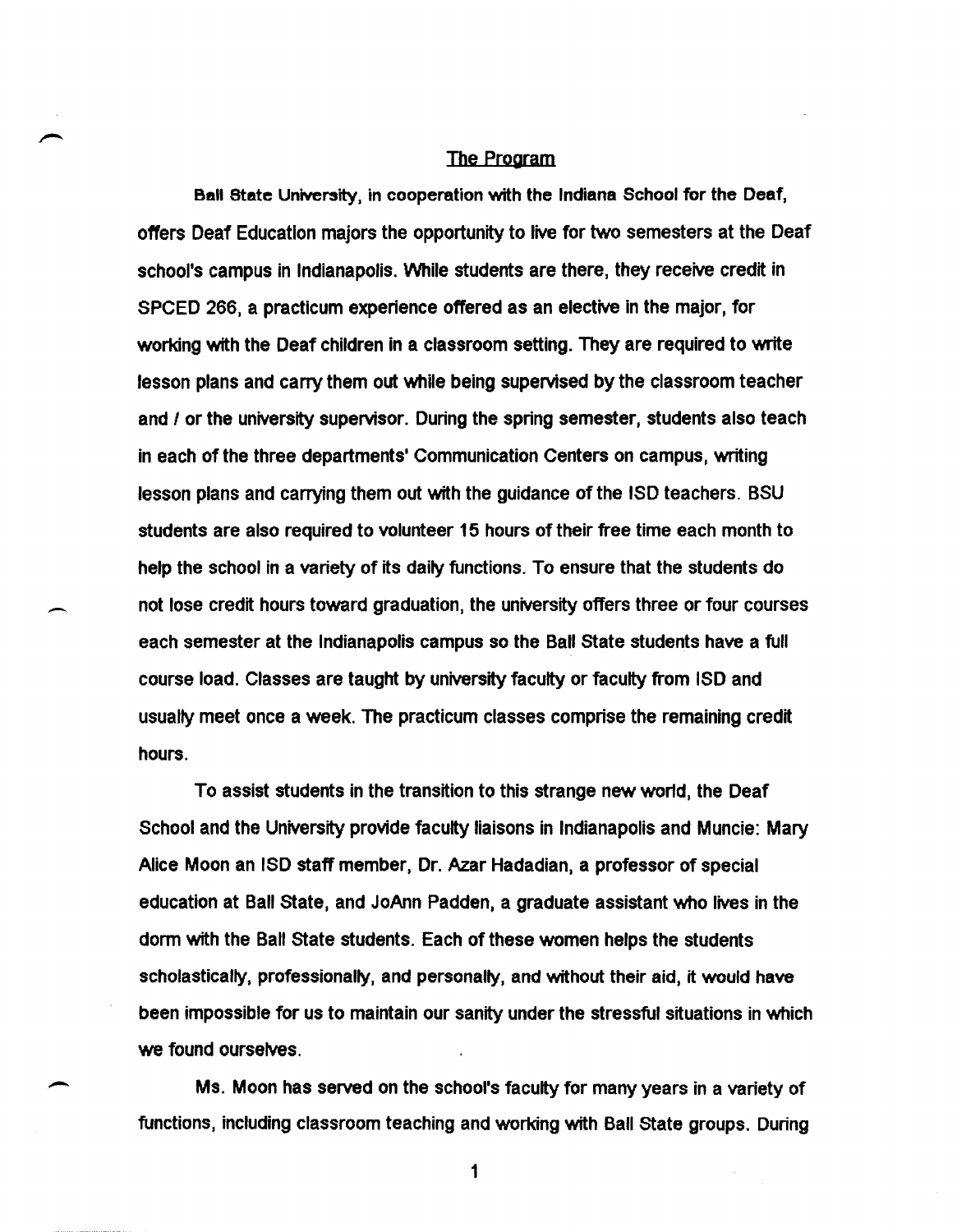our first week. Mary Alice introduced us to the ISO staff and to the other girls. It was essential to become acquainted with one another as we would be living together In very close quarters for the next 9 months and would need one another's help for support. She also helped us become familiar with the campus and Deaf culture. Since 1991 when Dr. Hadadian came to Ball State. she has taken over the responsibility for working with Ball State students. Her role was that of mentor and advisor in all our struggles. She read the daily journals we wrote about our practicum experience and observed us teaching our original lesson plans. Azar also taught our special education law class. in which we learned about the legal aspects of teaching. JoAnn is working toward her Master of Science in Deaf Education. and works at the Deaf School through her graduate assistantship. JoAnn helped us the most by being a friend, offering advice based on having a little more experience. and by being a link to Mary Alice. Her mediation was extremely helpful in settling small difficulties among the group members. Another invaluable person was Linda Ross. a doctoral candidate from the Ohio State University who lived in the dorm with us while doing research about Deaf culture and its acquisition. From her knowledge of Deaf culture. she gave us a great deal of useful information that helped us have the courage to socialize with the ISO students.

,~

--

-

### The First Week

The first week was a flood of new experiences for which we were all unprepared. and we felt like we had moved to a foreign country. From a certain perspective. we were in a different place than many of us had ever been; a place in which we were no longer the majority. As hearing people. we were in the minority. and felt very out of place. Had it not been for the people who made us feel welcome. we would all have been unable to continue with the year and the work we had to do. One of the problems we faced was most of the students were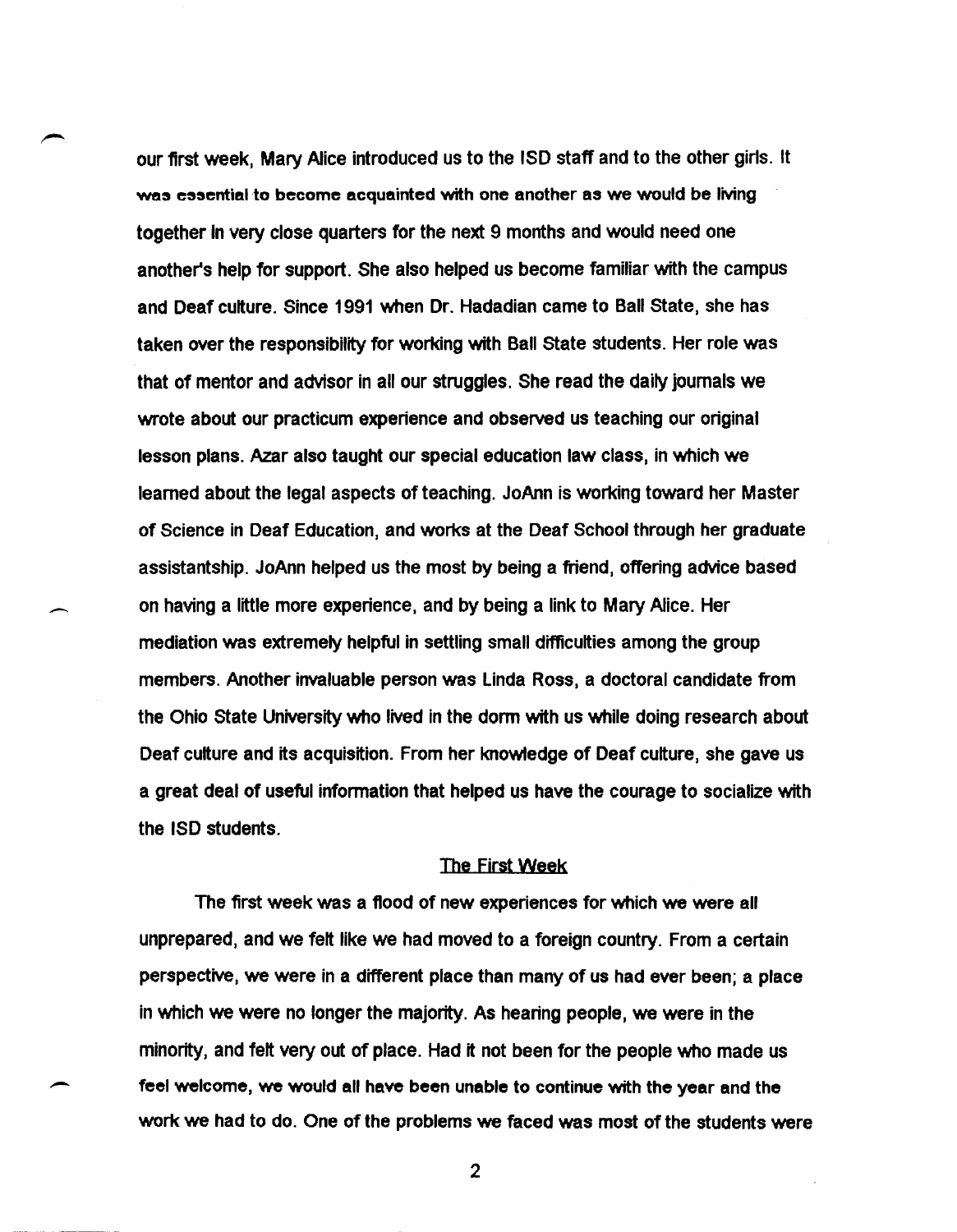so busy catching up with their friends from summer break that they did not have time to help introduce a few overwhelmed Ball state students to campus and the school. We understood their need to hang out with their friends to catch up with all the news of the summer.

-

-

During that first week, Mary Alice organized a series of speakers and panels of both Deaf and hearing people to inform us about the school and Deaf culture. Through these meetings, we learned a great number of things, such as how to use an interpreter, classification of ASL as a language, the way some staff members dealt with growing up Deaf, and the services offered through the school. The information we received paved the way for us to become acquainted with Deaf culture, and the non-structured settings were a wonderful introduction to the culture. We received a tour of the campus to begin to learn locations of places at the school that we needed to know.

### **History**

We glimpsed the school's rich history through stories told throughout the year and a walk through the museum, which had been established in the top floor of the Administration Building. The Indiana School for the Deaf was established in 1843 by William Willard, the first American-born Deaf founder of a school for the Deaf in America. The following year, the state officially recognized the school and began financial support of the facility. The school was moved to its present location on 42nd street several years later. ISD's educational philosophies have changed over time; ASL (American Sign Language) approach in the 17th Century, Orallsm from 1880 to the mid-20th Century, Total Communication, and Bi-Bi (Bilingual-Bicultural) most recently.

The change of philosophies was the same as many Deaf Schools in the United states and has Included a variety of theories. In 1880, the Milan Conference outlawed the use of American Sign Language in classrooms, although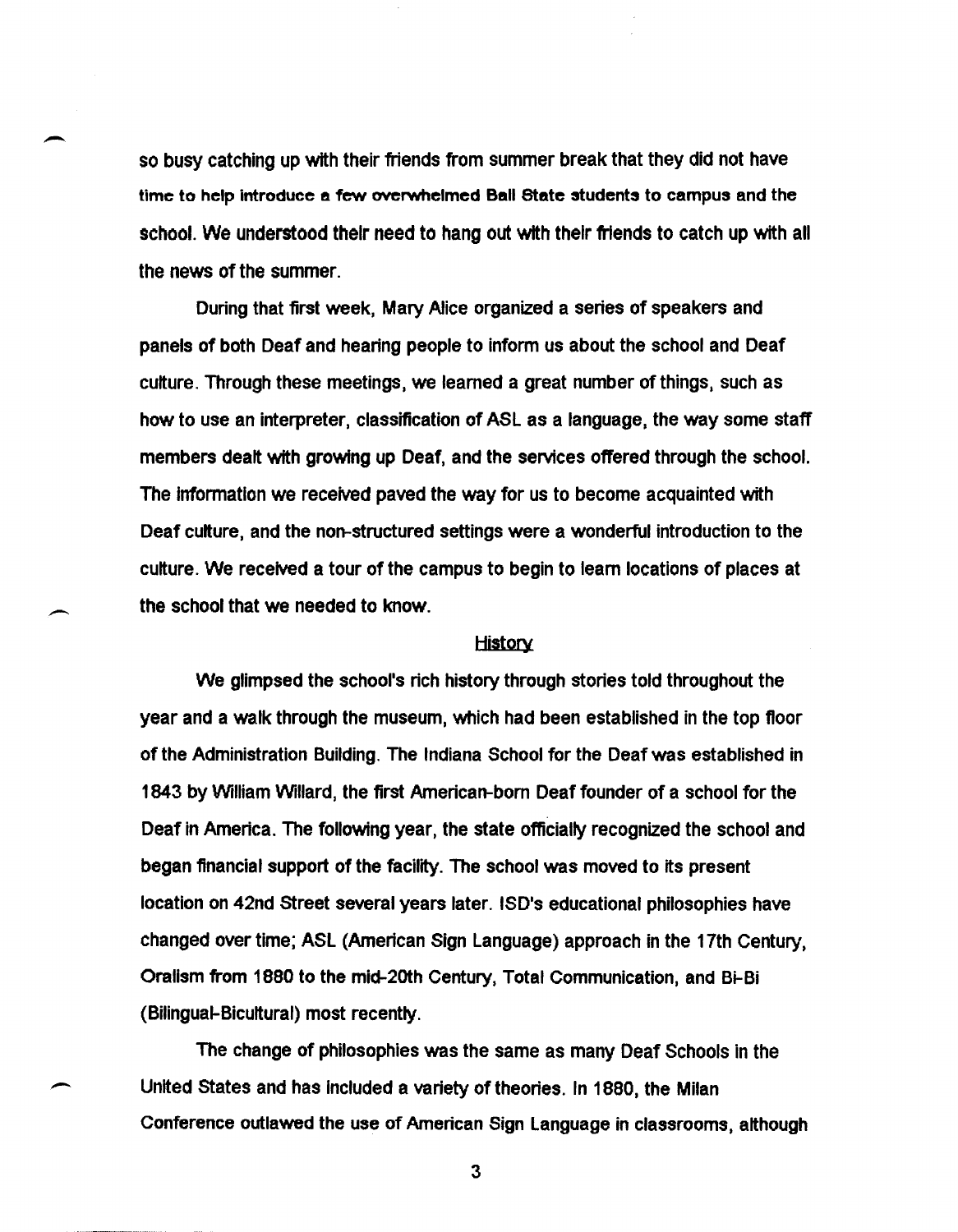it had been the language of instruction since the establishment of Deaf schools in America. The Milan Conference was a world-wide gathering of hearing men involved in the education of the Deaf students who decided that Deaf education was failing. Deaf adults and native users of ASL, however, kept the language alive in the dorms where students learned about their culture. As hearing people eventually began to realize the importance of ASL, more schools allowed its use in classrooms. Bilingual-Bicultural Education recognizes the need for ASL in the Instruction of Deaf children, its use in learning written English, and the value of Deaf teachers and role models in the schools. The name is derived from the fact that each language (English and American Sign Language) has its place in the classroom and both can be used in education. In the 1980's, Gallaudet University ofncially recognized Bi-Bi as a valid educational philosophy, which led ISD adoption of it in 1990. The School has emerged as the focus of controversy around the country because it is one of the first Deaf schools which officially recognizes the Bi-Bi philosophy. Despite years of research, though, many experts still discount the need for ASL in the classroom and doubt that a school espousing Bi-Bi can produce successful students.

-

The Indiana School for the Deaf has many distinguishing factors: it is the only Deaf school in the United States to offer a year-long teaching experience to college students who live in the dorms. To have success in the classroom, Ball State students must learn not only about teaching, but also ASL and Deaf culture. The students in the classes are a part of the culture, and to teach them, we had to understand their history and issues within Deaf culture. Without knowledge of the culture, our time in the classrooms would be wasted because other schools could help us to teach, but no other setting exposed us to their intensely different - culture. That part of the experience at the Deaf school is the most important aspect, as all participants will readily attest.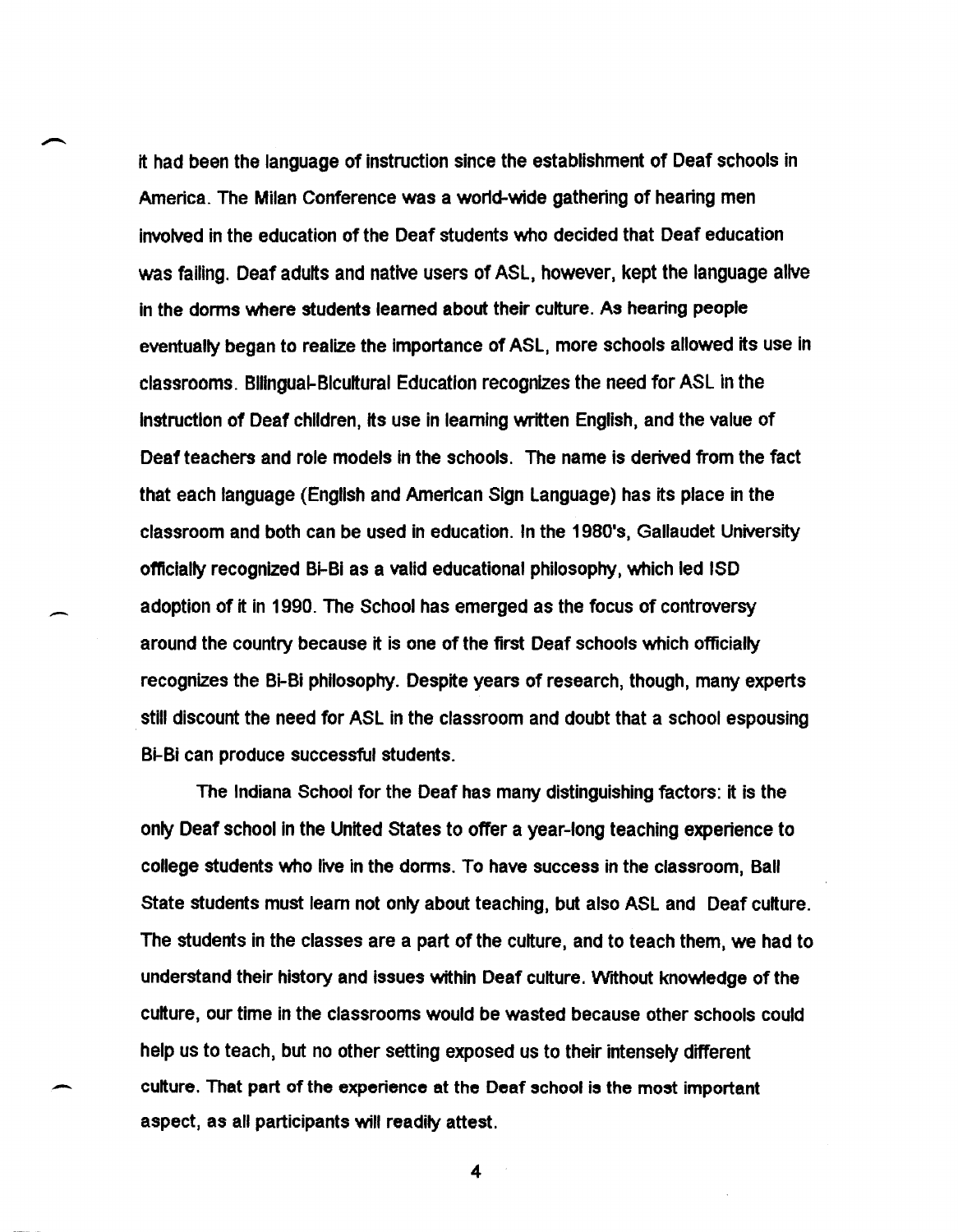Our knowledge of Deaf culture was mainly acquired through interactions with Deaf people. talking to them and living with them on a daily basis. Other Information came from the Ball State Foundations of Deaf Education class taught by a teacher at ISO. Our class time each week was one time strictly reserved for discussions of issues facing Deaf people now and in the past. The class was invaluable and unique. because we could converse with a Deaf adult who was extremely proficient in his history. and an experienced educator. The class influenced our experience at the Deaf School by informing us about issues in the field of Deaf Education. and general attitudes held by some Deaf people.

# Membership in American Deaf Culture

The most surprising thing I learned through the year was that membership In American Deaf culture is highly structured and follows a strictly regimented system. Membership in Deaf culture can be accessed by four avenues; audiological. social. political. and linguistic. Though these avenues seem different. they are related to one another through their role in Deaf culture. Audiological refers to the physical loss of hearing which automatically excludes hearing people: this narrow avenue fosters close relations among members of the Culture. Social refers to the ability to interact in the community with friends in the culture and to feel at ease in Deaf culture situations. Political refers to the power a Deaf or hearing person can exert on behalf of the Deaf community at the local, state, or national level, and the motivation to use that power. Linguistic involves the ability to communicate effectively using American Sign Language, an ability which is most integral to acceptance in the community. It is possible to access Deaf culture through any combination of these avenues, and none of them is the "right" way to enter into the community.

 $\overline{\phantom{0}}$ 

 $\overline{\phantom{a}}$ 

In addition to each of these routes, the extent of one's acceptance into the culture depends a great deal on personal attitude. We discovered the importance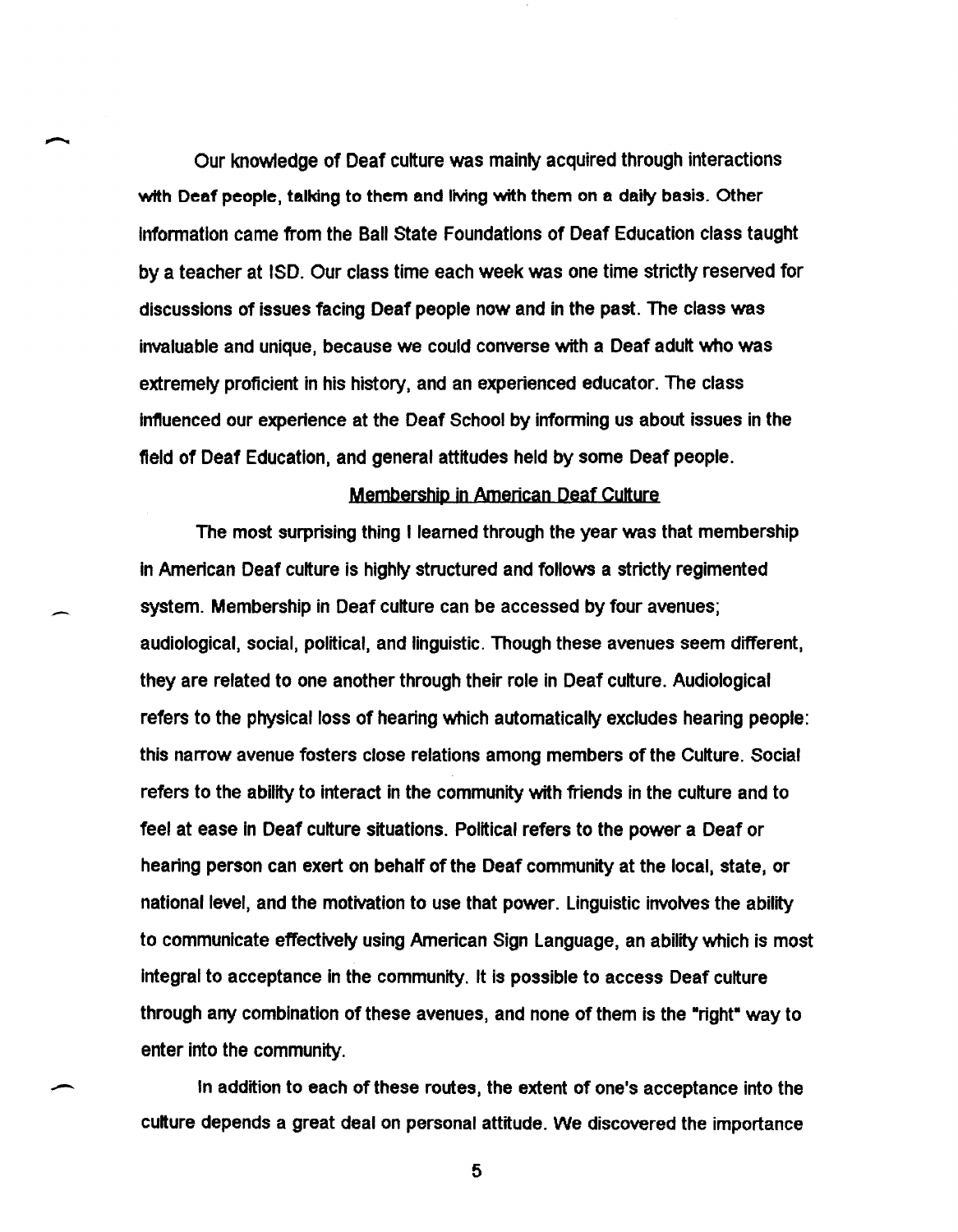of attitudes concerning Deaf people and their culture through conversations with Deaf people as they described the factor which most influences them when meeting someone for the ftrst time. Heartng people are, by definition, restricted to partial membership into Deaf community, and can access it only through political. social, and linguistic means. That is not to say that it is impossible for hearing people to become active members of Deaf community. but that participation will be limited to some degree.

As several paths are available into Deaf community, there are many levels of involvement in the community. which can be described in terms of parental relationships with the culture. Children whose parents are members of the community are born into and have natural access to Deaf culture. because of their parents' Involvement. Deaf children born to hearing parents. however, struggle to find their way into the culture but have easier access than hearing people. Hearing people born to Deaf parents usually grow up in Deaf culture among their parents' friends and language, and therefore have easier access. Hearing children born to hearing adults have the most difficult time entering Deaf culture, because they generally do not have natural access through language or friends. While Deaf people have many opportunities for entry into the culture. hearing people usually must learn additional skills to enter the culture, such as ASL or norms of Deaf culture.

The reader should bear in mind that these are generalizations for which exist at least one exception. Another point to remember is that the author is hearing, and has learned this information second-hand from a limited experience with Deaf people. I spent only one year getting to know the culture, and have only a few Deaf friends upon whom to draw my information. While Deaf people have the most natural path into the culture, some choose not to participate in Deaf culture for any number of reasons. I am unable to discuss the reasons why they

-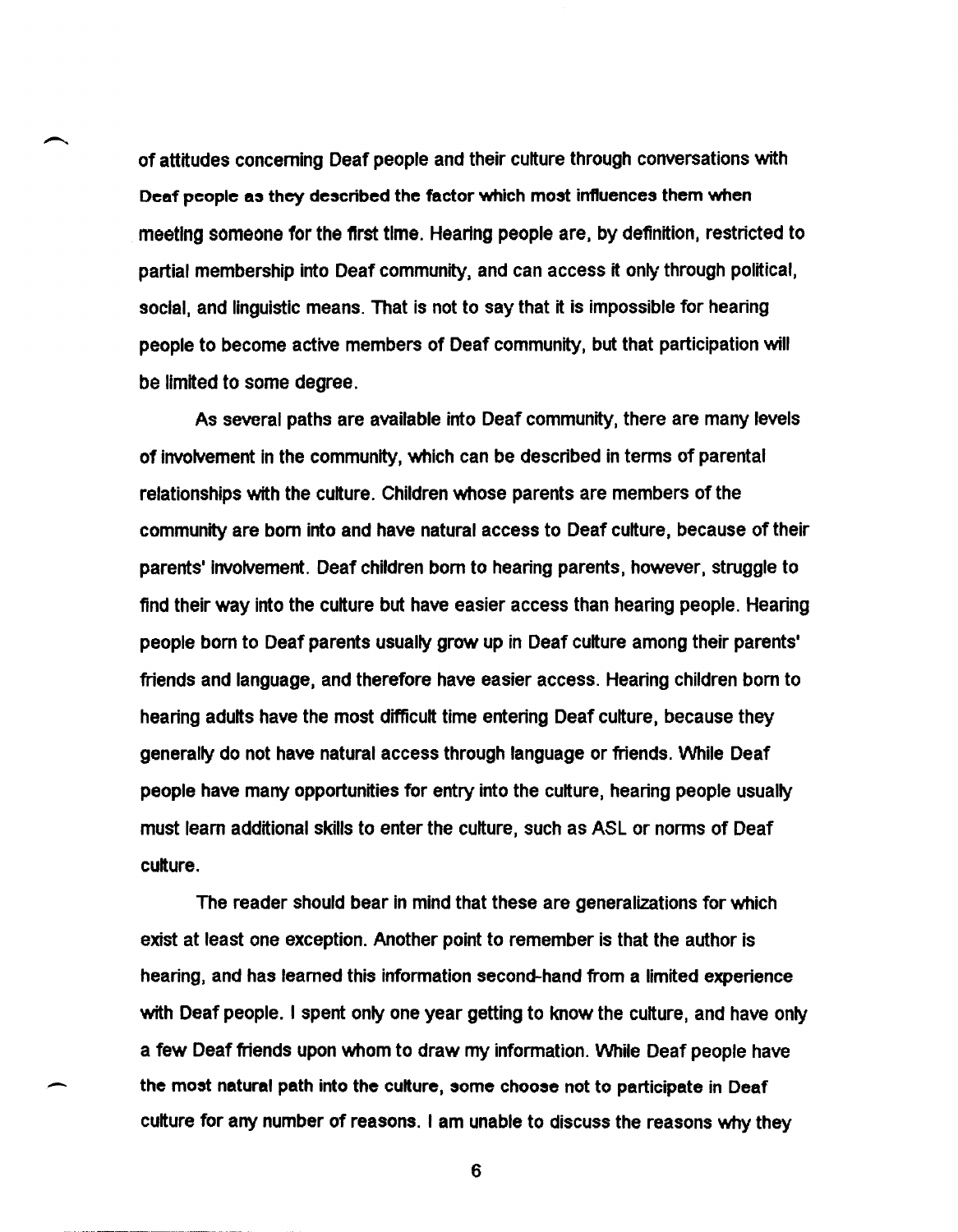should choose not to become active, because I have never posed such a question to a Doaf porson. It should also be noted that the ability to function successfully in Deaf culture varies among people, both Deaf and hearing, and cannot be predicted wtth any accuracy. One must simply begin the process of becoming active and make decisions based on individual situations.

### American Sign Language

One of the most important aspects of Deaf culture is ASL (American Sign Language). To fully participate in the culture, you must have the ability to communicate with other members of the culture: for example, one must know at least a small amount of spoken English to participate in American hearing culture. Many of the BSU participants had only limited previous knowledge of the ASL from sign language classes offered at Ball state, but few had experience in real conversations with fluent signers. Our first week was a continuous exercise in asking questions: Who is he/ she?; What is that?; What are they talking about?; What's the sign for ...?; etc. We learned quickly to ask for clarification if we did not understand, because you might misunderstand and make a fool of yourself. One of the students and I were having a conversation. When he asked me why lid started learning ASL. I thought held asked where I lived, so I answered that I lived in Kentucky. He looked at me as though I were from a different planet and rephrased his question. After several attempts, I finally understood his query. If I had asked for clarification in the first place, there would have been less confusion in the conversation and we could have repaired it more quickly. Native speakers of a language commonly use repair strategies without thinking about it, but using them in another language is much harder, especially in an uncomfortable situation. OVer the year though, we became more comfortable in Deaf culture and with ASL, so that we could communicate more efficiently.

7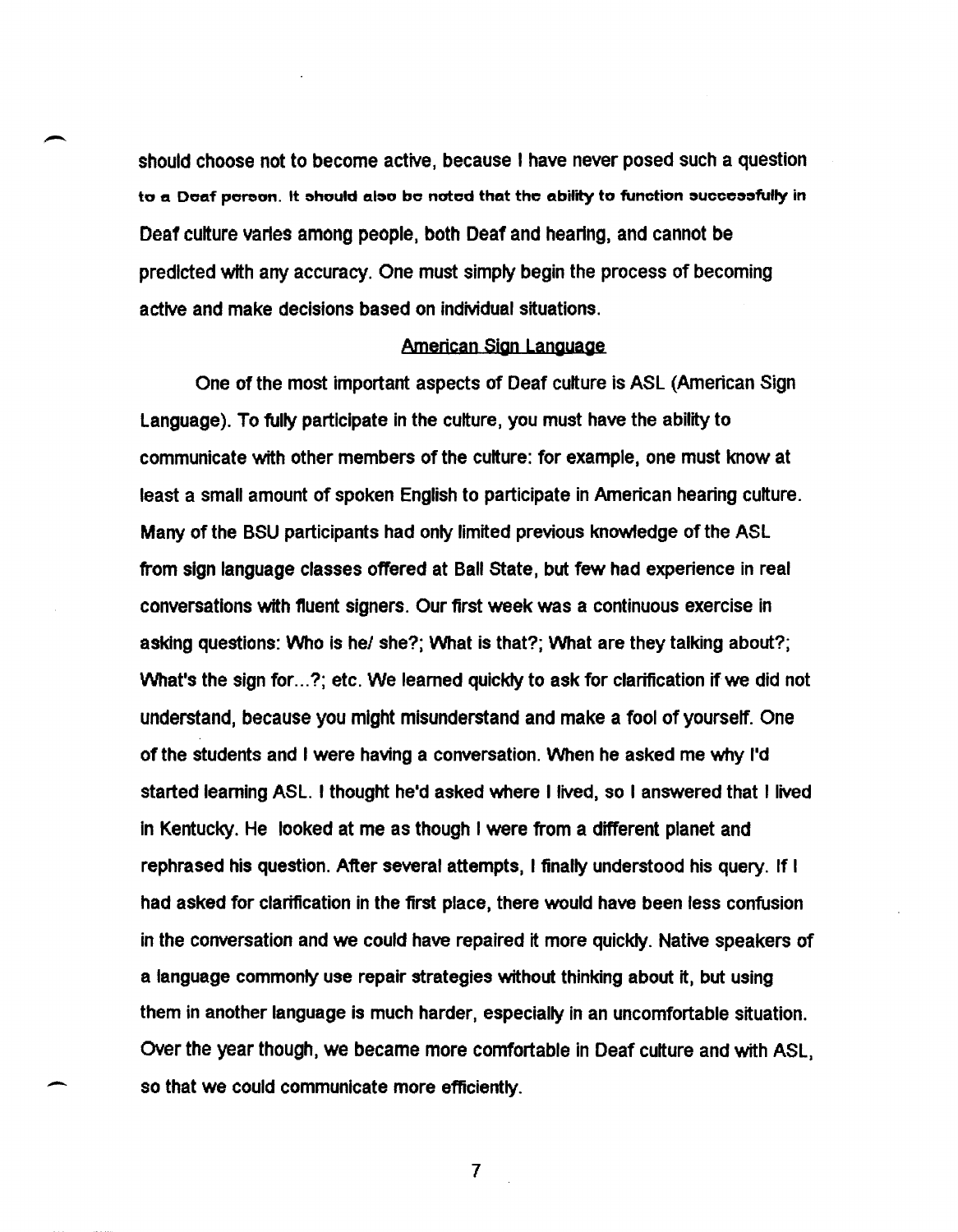Communicating with Deaf people is different from communicating with hearing people In other ways than just repairing a damaged conversation. I found the most difficult aspect to be the amount of eye contact necessary during conversations. In General American English, the dialect spoken by the majority of people In America, It Is socially acceptable to hold eye contact for less than 30 seconds at a time before looking away. Deaf people maintain eye contact for a much longer period of time and for a larger percent of the conversation, which is very uncomfortable for hearing people. The uses of eye contact are very specific and are as necessity to the conversation as the signs themselves. In spoken languages, enough information is conveyed through the voice and words that it is not necessary to have lengthy, consistent eye contact. Signers, though, use eye contact to Initiate conversation and Is held while the individuals are talking with one another. Eye contact conveys a significant amount of information in ASL and you have no choice but to maintain it in order to fully understand the conversation. The amount of eye contact required was very difficult for many of the participants to overcome. Hearing people can sustain eye contact with family members and close friends, but it is uncomfortable to do so with strangers or acquaintances. Many of the Deaf people were complete strangers to us, so we had to adjust our customs to their culture.

The most noticeable contrast between spoken English and American Sign Language is the mode of communication; auditory versus visual, respectively. The transference of skills between an auditory and a visual language is very small, therefore increasing the effort required to switch between the two. The process of moving quickly between two languages is called code switching and is done by multilingual people around the world. Hearing children of Deaf adults learn this skill very well through their childhood experience of frequently moving between talking and signing. Interpreters and hearing signers also learn this skill quickly and

8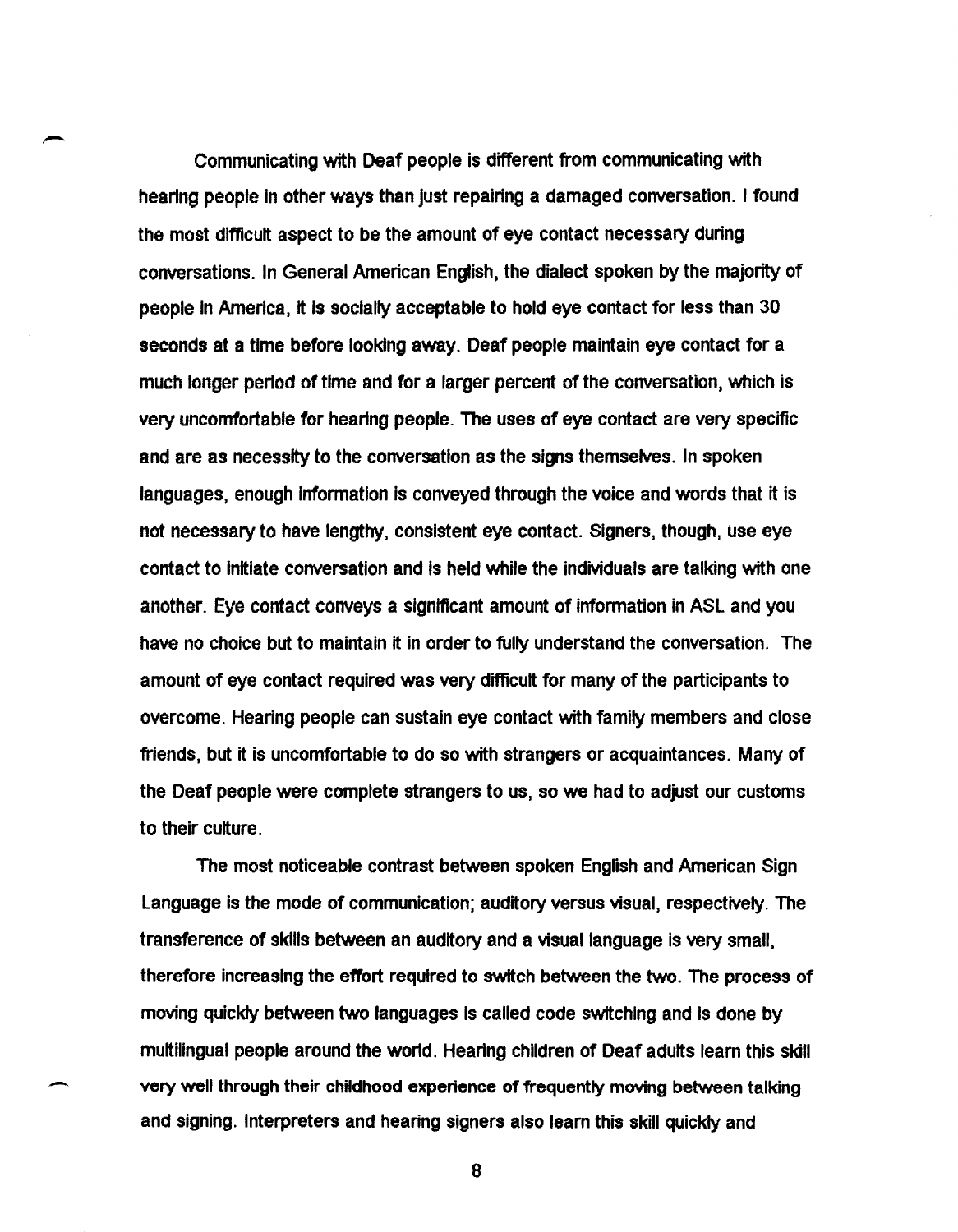skillfully. It requires a conscious knowledge of the differences between the languages and the user must be able to distinguish in their mind in order to make the difference In their communication wtth others.

-

-

ASL and English are different in other ways than just the mode of communication, they also differ in the means of receiving and processing the information. American Sign Language is a visual communication; conveyed through the air, received In the eye, transported through the optic nerve, and interpreted by the brain. Spoken English is an auditory communication; conveyed through the air. received by the ear, transported through the auditory nerve, and interpreted by the brain. The effects of the differences far outweigh the similarities in this case.

These differences presented problems for all of the participants when trying to become more proficient in ASL, because we were not accustomed to relying on our eyes for all the linguistic cues. Although spoken English uses some visual cues to convey information, these signals do not change the meaning of or Inhibit the message. In ASL, however, some of the essential elements of language are carried through the visual cues. Therefore, in order to fully understand the message, one must process the visual cues efficiently and accurately.

### Experience With Deaf Culture

The school itself offered many opportunities for exposure to and learning about Deaf culture. Wrthout a doubt. the most difficult lessons learned though the practlcum experience at ISO were confronting American Deaf Culture. Few Deaf Education majors at BSU, prior to their involvement at the Deaf school, have much real experience dealing With and/or communicating With Deaf people. This phenomenon occurs through no fault of their own. but largely due to the aspect of Deaf culture which centers Deaf populations near residential schools and Deaf clubs. which, in tum, are centered around larger cities. Not all large cities have an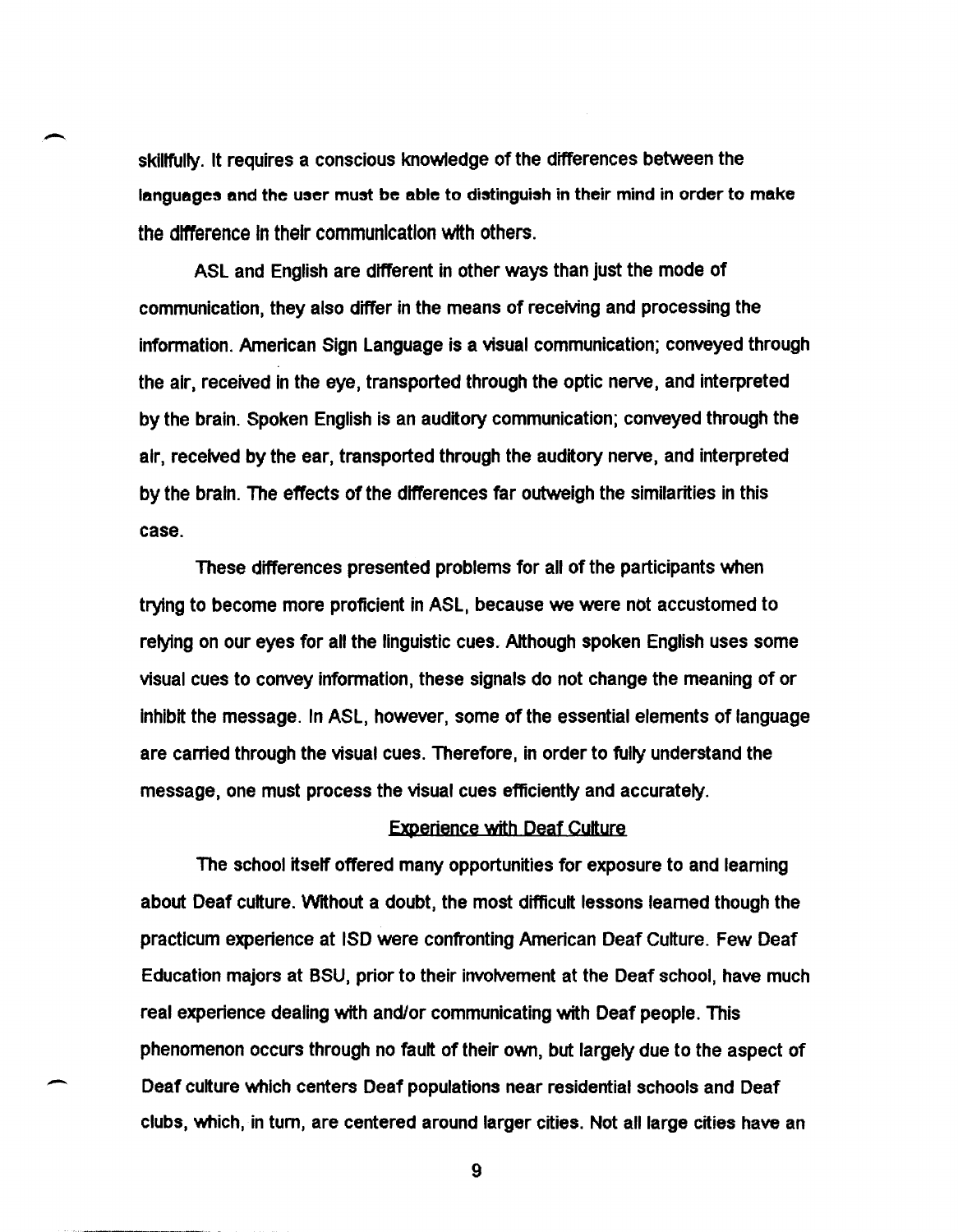active Deaf community, and one's exposure to an existing community varies among people and situations.

Geography is not the only factor which restricts exposure to the community. Another is the educational trend to place Deaf students in residential schools away from their hearing peers, hometowns, and neighborhoods. Therefore, hearing children who would have encountered these children in their neighborhoods and schools have only limited exposure to Deaf children. As a result of these restrictions, the odds of BSU students having had exposure to Deaf people during childhood are slight; a fact which severely hampers their knowledge of Deaf people and their culture. This Ignorance of the culture corresponds to an Inability to Identify with and understand Deaf culture.

Many BSU students have their first experiences with Deaf culture through American Sign Language classes at BSU and other classes in the major. The Instructors Impart a great deal of Important information and give exposure to Issues In Deaf Education and culture. VVhile this information is helpful and necessary, it is difficult to integrate the knowledge without personal knowledge of Deaf people on a personal level: integration can only be accomplished through personal exposure. Contact with Deaf people is not enough, however, the interaction must be productive and in an environment conducive to communication and cooperation. Some examples of this type of environment are community or school sign language classes, friendships, churches and other civic organizations. For a hearing student, the practicum at the Deaf School is one of great learning and discovery; one which contains many expected and unexpected difficulties to overcome. VVhile one might assume that the similarities between the hearing and Deaf might be small and few, they are many and various.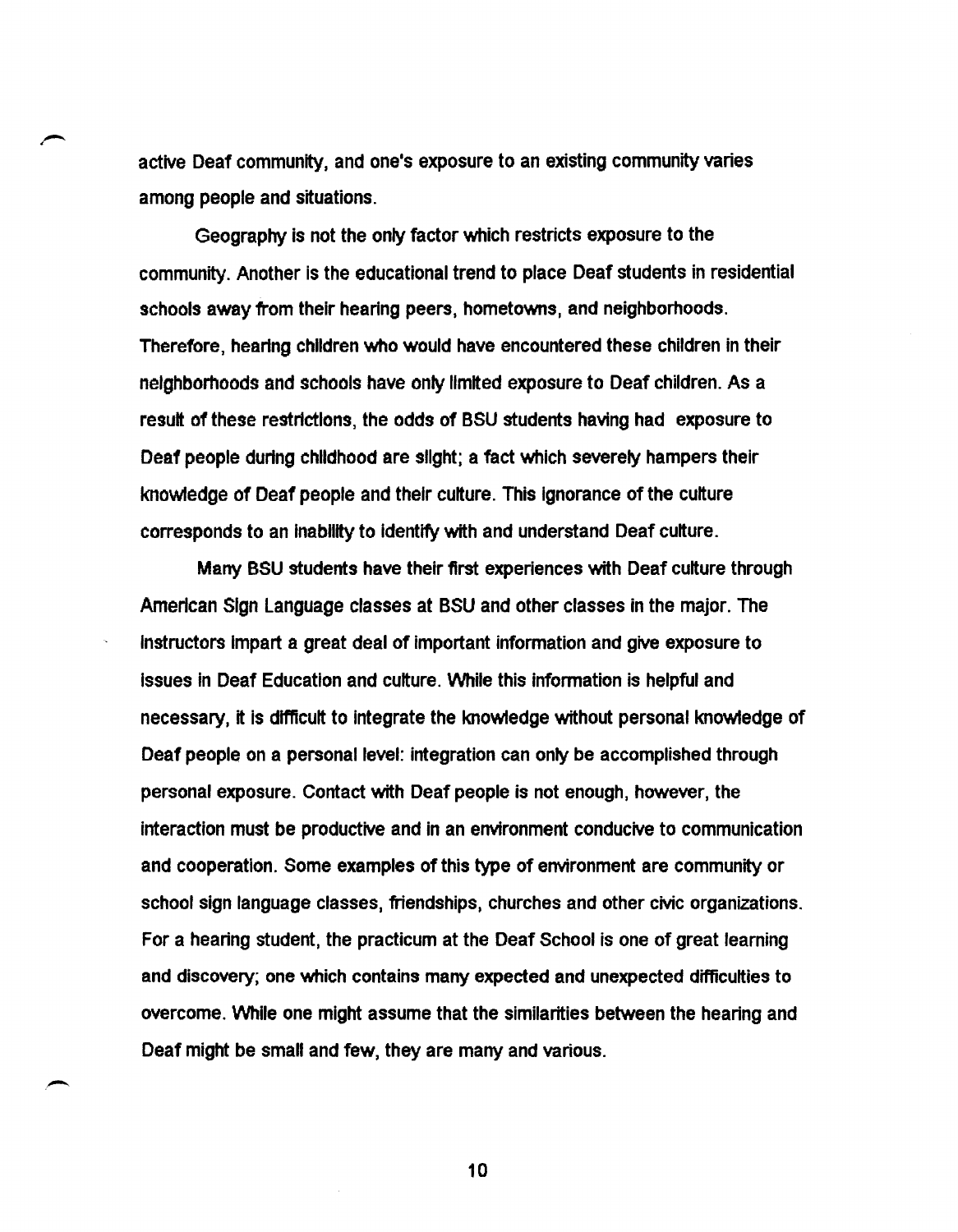#### **Sports**

like other schools across the nation, ISO has sports events for their students to participate in throughout the year, such as football, basketball, track, cross country, and volleyball. The BSU students were able to help the school with some of the sports events and amass volunteer hours while learning about Deaf culture. Student and parent volunteers sold tickets and concessions, helped put together, distributed program guides to the fans, and served as judges in some of the games. Three of the biggest events were the football and basketball homecomings, and the CSSD (Central States Schools for the Deaf) tournament.

eSSD was an especially important occaSion, because students flooded ISD from six states to participate in the tournament. The Deaf schools represented in the games were Illinois, Michigan, Wisconsin, Minnesota, Model Secondary School for the Deaf in Maryland, Ohio, st. Rita's, Whitney Young, and Indiana. Preparations for the student's and coach's arrival was more strenuous than the actual tournament. Everyone at the school, including the students, contributed to the effort, incorporating the work into lessons explored in the curriculum. For example, English students interviewed staff and faculty about their memories of CSSD tournaments which were then printed in the bulletins for the tournament. By conducting the interviews, the students gained hands-on experience with a required concept that must be studied in English class.

After the visiting students arrived at ISO, work had to be done to keep them all entertained during their free time and to make sure that they were ready for competition. Finding accommodations for all the visiting participants was another problem faced by the school. Places had to be found in which the guests could sleep; boys and girls basketball teams, cheerleaders, managers and coaches all had to be housed at the school. Some slept on folding beds temporarily set up in the laundry rooms, others in the spare dorm rooms in the

-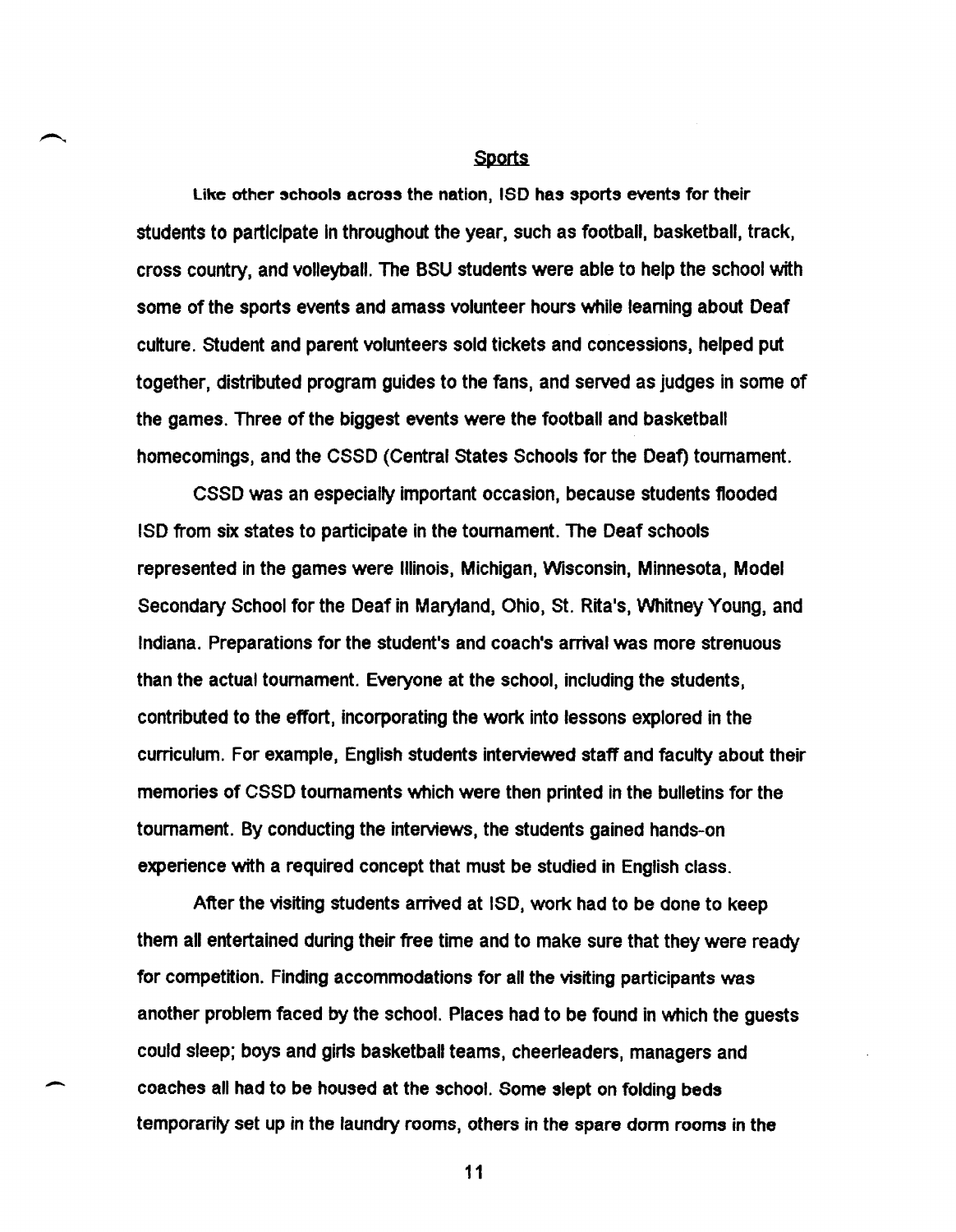elementary, middle, and high schools, and the rest stayed with middle and high school students. Though BSU students were not directly in charge of visiting students, we stili felt a sense of responsibility to help them in a strange, new city. Although the tournament lasted only one weekend, it seemed like a holiday.

-.

-

The awareness of Deaf culture was felt more deeply during CSSD, perhaps, than at any other time during the year, because Deaf people came together to compete against one another and make friends. This was an interesting observation that the students and coaches were all friends before and after the games, but on the floor they competed. Many of the adults had known each other from high school competitions like this, but rarely had the opportunity to talk. This weekend provided that chance to get together and to catch up on their liVes.

Opportunities for socialization among the teams seemed almost more important than the games. One of the stated purposes of the tournament, besides the athletic competition, was to bring Deaf students together. CSSD allowed them to get acquainted with one another from around the country and gave them a chance to build strong friendships just as their parents and coaches had. The need to build community is especially powerful among the Deaf community, partly because they have been persecuted by hearing people for so many years of their history.

Sports offered two other opportunities for alumni to return to the school and revisit their past; football and basketball homecomings. like any other school, the two drew large crowds, which were a composition of alumni, other students, parents, and faculty of the school. While not as taxing an undertaking as the CSSD tournament, these events required work and were enjoyed by all the participants. Due to the special occasion, team members and cheerleaders were allowed to spend the weekend at ISO - a privilege which does not occur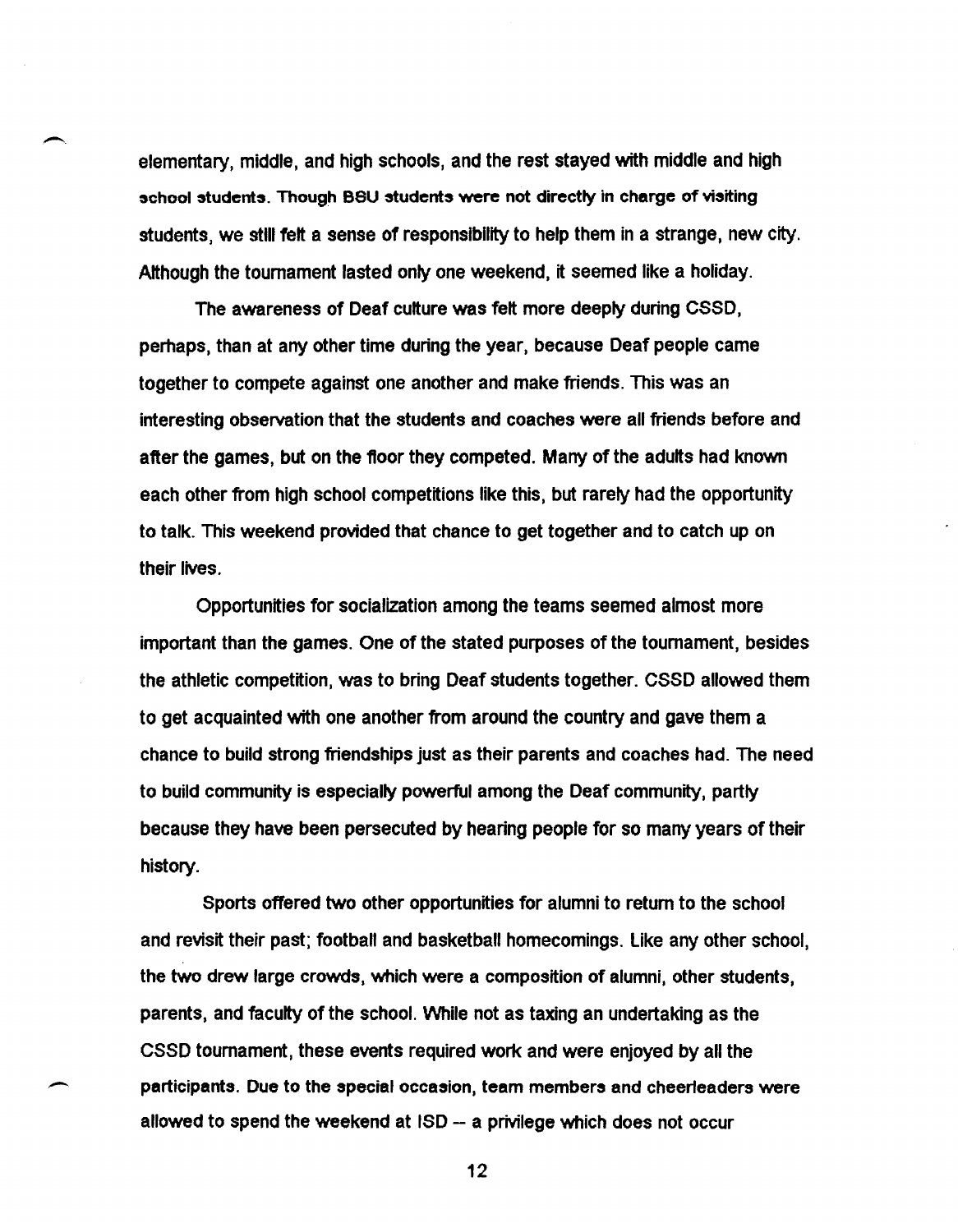frequently -- and enjoy the festivities. The games only occupied a part of the weekend, so the players needed fun activities to fill their free time. The staff gave a dance for the middle and high school students who participated In the sports. Therefore, the teams had time to themselves to socialize and talk with the friends they had made over the years of other homecomings, and make new friends.

### Indianapolis Deaf Club

The school was not the only group involved with all these exciting events in the Deaf community; the Deaf Club in Indianapolis sponsored events in addition to helping with the school's projects. They had parties before and after the sports events, arranged potluck dinners, and provided special events for entertainment and socializing among the adults in the area and those from out of town. The Club also offered programs throughout the year, usually coinciding with holidays, such as a Thanksgiving dinner in November and a Valentine's dance in February. They have talent contests, pool tables, card games, painfully loud music, and good conversation. Deaf clubs playa vital role in Deaf communities across the country, because of the safety and security they provide. They are some of the only places where Deaf people can gather and talk with their peers in a non-threatening setting. It is also an organization operated and run by Deaf people without hearing people's involvement, as had been the case in the past.

For the Ball State students, the Deaf Club became a place to practice signing with a variety of people in a welcoming environment, and a chance to witness Deaf culture firsthand. Through the nights spent at the Deaf Club, many of the participants made friends with whom they are still in contact after leaving the Deaf school. We were also given a chance to participate in Deaf Culture and test our proficiency In sign language. One of the only pitfalls of the Deaf Club is its location on 46th St; women must be very careful when driving to or from the Club and in the parking lot. It is an unfortunate circumstance that the area surrounding

13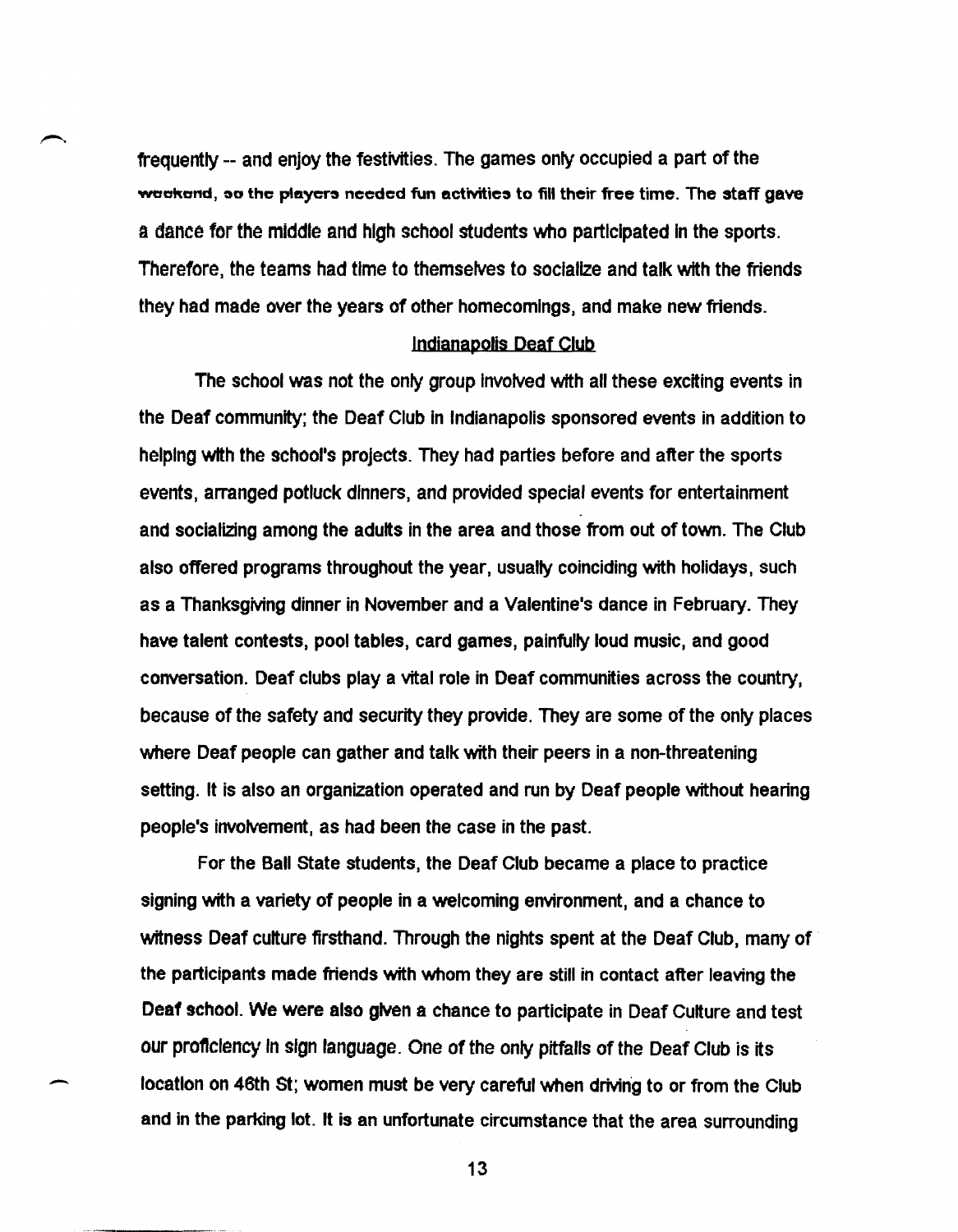the Club Is not safe at night and that a fence around the parking lot is needed. The Deaf community, though, is very proud of its Club and the building where they can meet freely, as they should be able to do.

### . Cultural Adiustments

From the problems I experienced adapting to a totally different culture at the Deaf school, I feel better able to empathize with the problems Deaf people have IMng In a hearing world. Sitting In a room full of Deaf people during my first week, everything that occurred was lost on me. I was surrounded by flying hands and voices raised In protestation and exclamation, but I had no idea about the content of the conversations. Unless someone directly addressed me, I had no chance to become involved in the conversations. Fighting against my fears, I remained downstairs with the students, and over the course of the year I learned to read signs more quickly and -- more importantly -- became friends with some of the students. A few were particularty helpful by providing information about themselves and their feelings about issues in Deaf culture.

If I were a Deaf person, though, caught in a hearing environment, the chances of "picking up" spoken English would be extremely rare. I would be lost in a sea of mouths that weren't making any noise or hands that were not signing. The odds of my becoming involved in the larger community beyond my family would be difficult unless I had help from others. The courage needed to walk into a potentially hostile environment would take more energy than I possess. I cannot Imagine IMng In that state of mind everyday, and although legislation is providing more access to all persons, it still is not complete or consistent.

14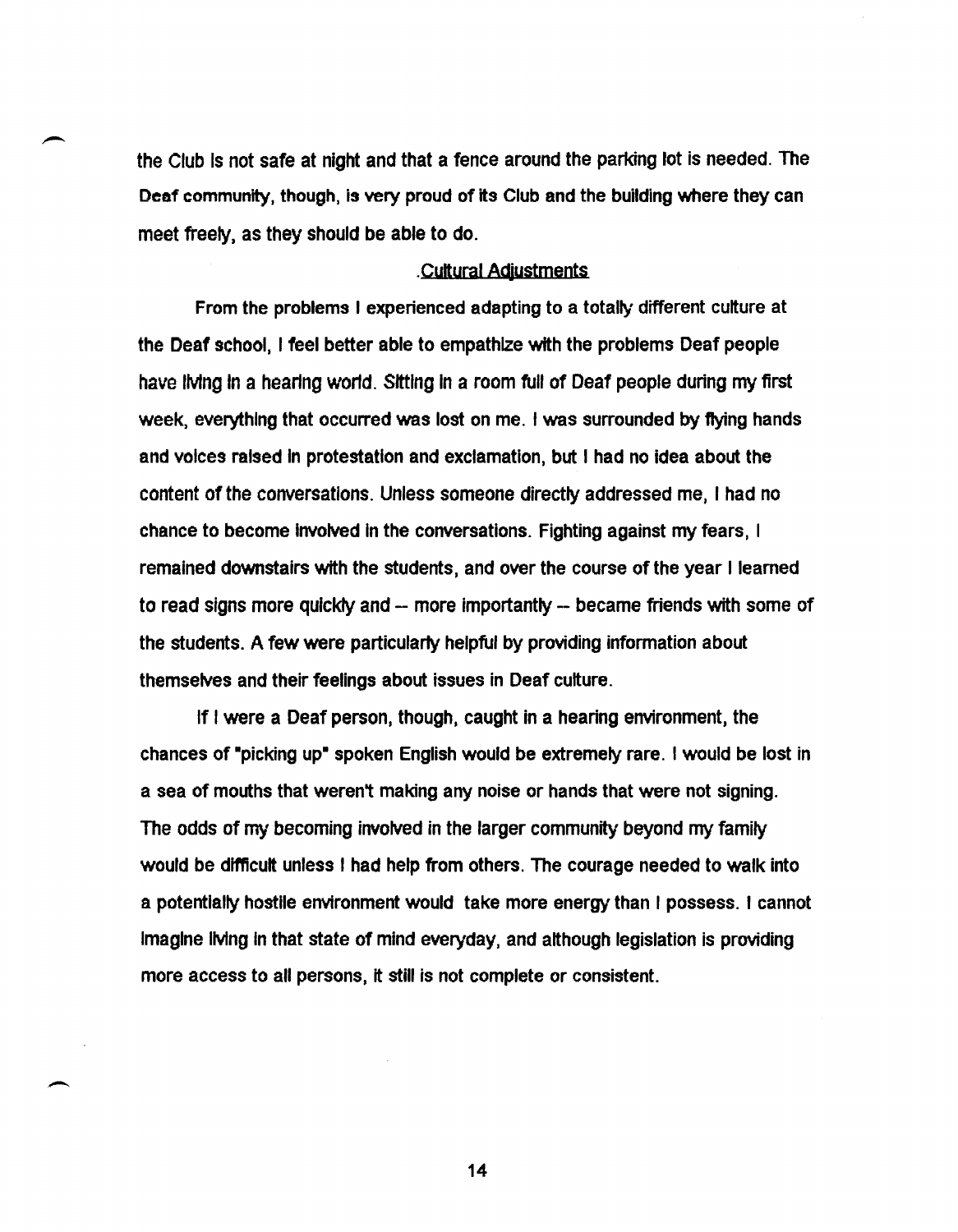# Practlcum 266

The primary reason for the cooperative program with ISO is the time spent In the classrooms working with Deaf children and their teachers. The school is dMded Into four levels; preschool, elementary, middle, and high school and each Ball state student spent approximately 7 weeks in each level. During the fall semester, Ball state students taught from 8 - 12 am four days a week and had a college class on the fifth. In the spring, students taught five days in the classroom with periodic breaks throughout the week for participation in the Communication Centers for the speech practlcum requirement which will be discussed later. The program offered chances to learn about teaching strategies and classroom management and gain additional exposure to Deaf culture.

My first assignment was in the preschool department with a class consisting of two and three year olds. Though they had only two students for most of the quarter, both the teachers and I kept very busy. One of the children was a Deaf boy who also had other health impairments. The most difficult aspect of his education, however, was that he had no formal language skills and understood nothing which was signed to him. He primarily did whatever he wanted, as any child will do, but was slower to respond to our admonitions. He also was unable to feed himself effectively with utensils, therefore either the teacher or I fed him at lunchtime until he was able to better feed himself. He had much to accomplish in a short time, so we began to teach him sign language by signing to him and then making him do whatever had been told him. He learned slowly and we could not always see the progress, because we saw him everyday. At the end of my time in the preschool, though, he was responding to simple commands and watching the hands of the teacher more often to gain information, which is the starting point for signed communication.

15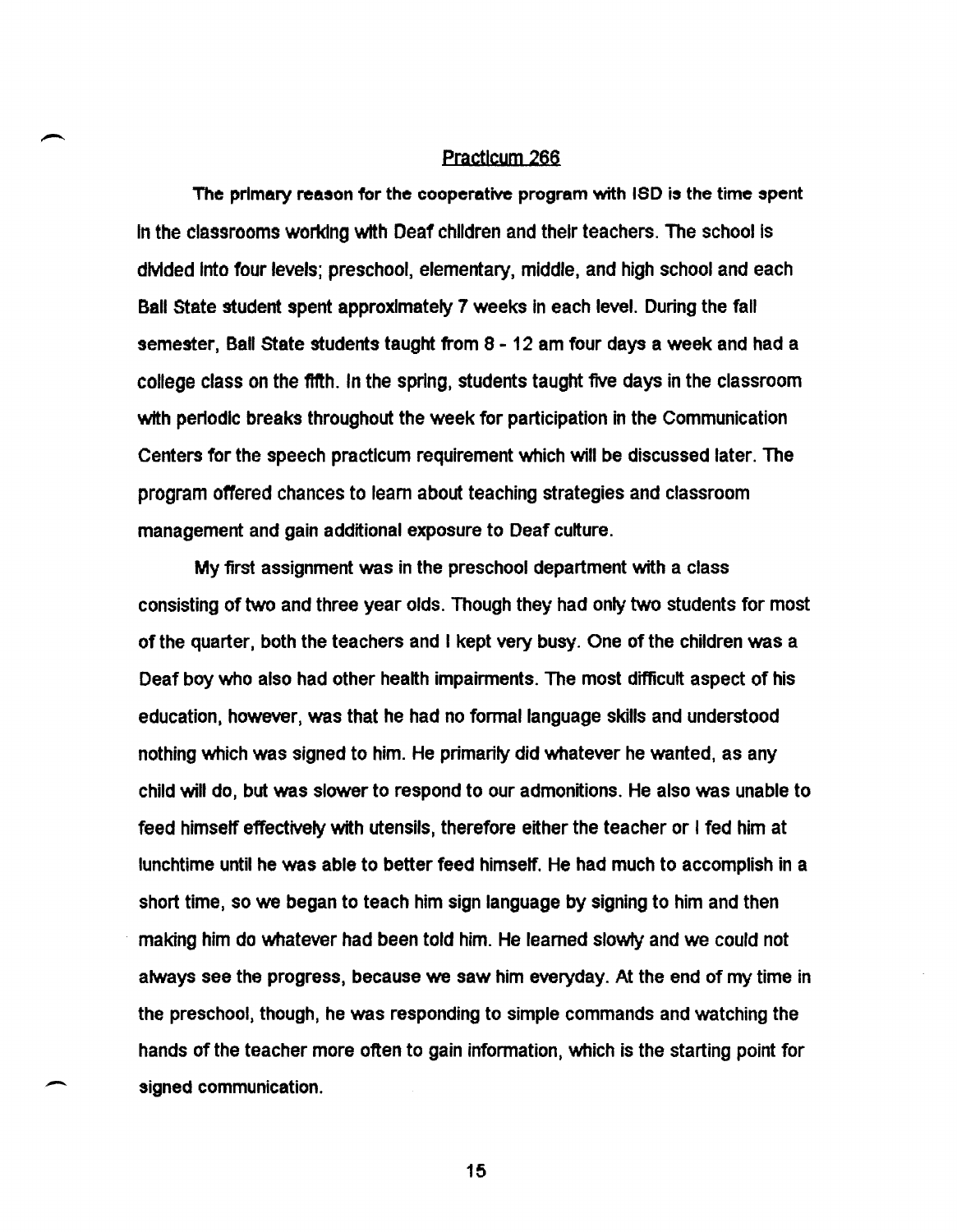The other student in the class was a hearing girl who had a Deaf sister. She was very compliant and played well in the class, however, she tried to induce me to talk to her. She would ask me questions in English, which I tried to ignore until she signed. Many of the BSU students who were in the same class with her throughout the year had the same problem. As time passed. and she interacted with the other children, she began to use signs more often.

Much of the time. two classes of the same age were put together for most of their activities so that the teachers would have more help supervising and playing with the kids. Altogether. there were about five or six children. which is quite a lot to keep an eye on as we moved between activities. Most of the day was spent playing. of course. either in the gym or on the playground, depending on the weather. We did an art project with the students a few times each week that was very simple and fun: painting; sculpting with dough. which was baked later by the teachers; and coloring. We ate snacks and played in the Learning Center which was a new room in the preschool department with several different learning areas, such as dress-up, blocks, puzzles, and science center. Though it was a new addition to the building that year. the staff provided a large number of learning opportunities in it and the children benefitted from the exposure. One week, a lightbulb was set-up to come on when a sound was registered in a speaker attached to the switch. This provided a great deal of amusement for the students and the teachers alike.

The gym class was of particular interest. because I could not imagine how the teacher was going to have the children play traditional gym games with organized teams, as they had not developed the motoric skills seen in school age children. I soon discovered that their work was to build those skills which would be needed in later years. They played on the balance beam, trying to go across independently; volleyball with a large, lightweight ball and a very low net; and

 $\overline{\phantom{0}}$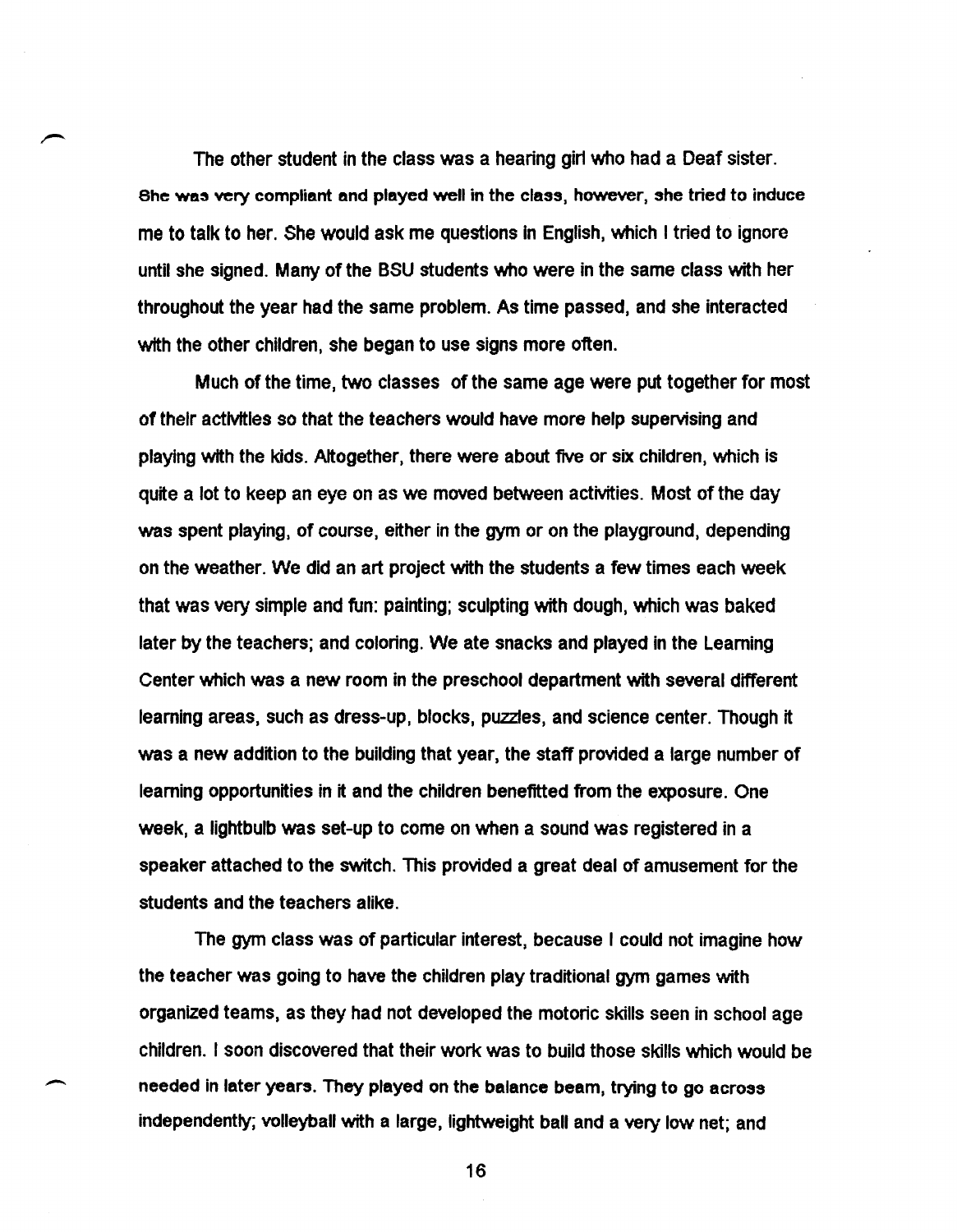simple coordination tasks. The instructor also wanted to instill in the children a positive attitude toward physical exercise, games, and gym class. He was always positive and encouraging with the children, helping them to do things until they were ready to do it alone. This type of positive background is necessary for the students to develop a healthy attitude toward their bodies and their physical abilities, and it is almost as Important as any knowledge that they might gain.

The preschool also gave me an opportunity to see the ways that Deaf children play and the ways they are similar to hearing children; laughing, reading books, painting, and coloring with as much enjoyment as hearing children. They also had the same problems laying down for naps, keeping their snacks on the tables, and their attention spans lasted as short as hearing children's. They found a hundred opportunities for getting into trouble everyday, and the temper tantrums were just as loud and severe.

My next assignment was in the elementary department with the AEP (Alternative Education Program), which were classes for those students with multiple disabilities. Three classes were situated in one area with about five or six students with one teacher. My class contained four students age 12-14, who needed constant attention to move through a page of school work. The curriculum concentrated on practical aspects of life, such as knowing one's address, phone number and the day of the week. The main objective of the program at this level was to help the students achieve as much self-sufficience as possible.

It was also in the elementary department that I witnessed how teachers construct their everyday planning for their classroom. My education classes taught me to how write a very structured and logical lesson plan, and the professors emphasized their importance in the classroom and my career. The AEP teachers had to submit a semester and year plan for the class to their supervisors, but their daily plans were very flexible to the needs of the students and the pace of the

 $\overline{\phantom{0}}$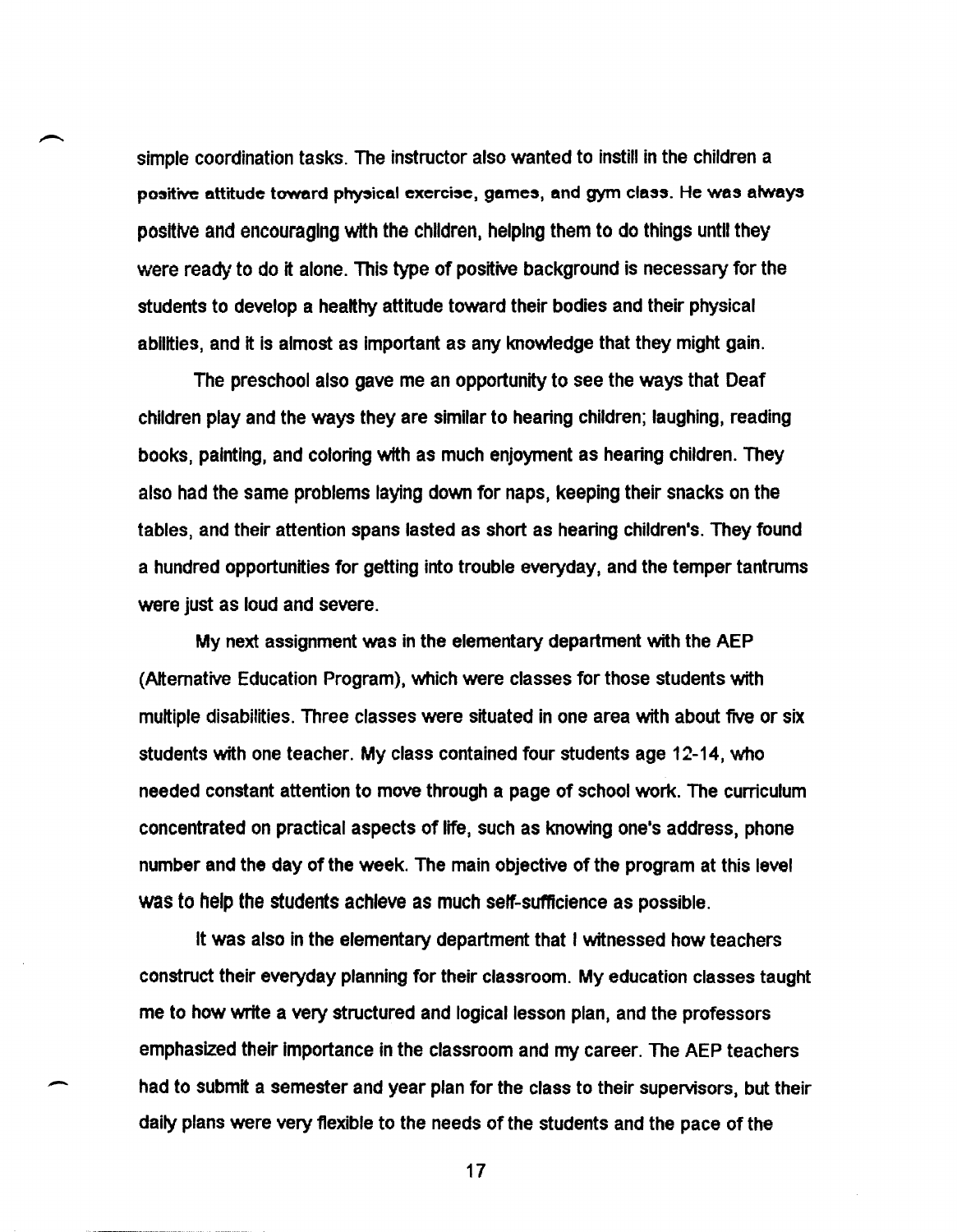day. They have ideas in their minds about the topics which must be covered each day or week. and were able to adjust the plans to their students.

The elementary and preschool departments were very similar experiences. I was in the classroom with the students from 8-12 am, assisting the teachers and occasionally teaching. The children were very responsive to me and accepted my authority quite well, though there were some who did not entirely trust me because I was a strange, hearing person. I had more difficultly understanding the students' signing, though, just as It Is sometimes hard to comprehend children's speech. Both groups are stili learning their respective languages and make mistakes, as do all people while acquiring language. My inability to understand language proved to be very frustrating, because I was unable to respond to the students' answers to my questions.

The next placement was the high school, and the schedule there was the most confusing and physically exhausting, because I had classes in three different buildings on the campus; physical education, vocational, and main buildings. I worked with 16 different teachers and countless number of students over a two month period of time. The same can be said about middle school, except that the students were younger. I spent the majority of my time in the middle and high school AEP departments and enjoyed working with the students and teachers very much. The JSTC (Job Skills Training Class) students were different from their peers, because they were used to a variety of different people working with them and willing to help me learn what to do in JSTC.

The middle and high schools were a very similar experiences, however, as I had to move from class to class with the students. Now I had to cope with as many as 8 different sets of students and teachers. The number of new names and faces alone was very intimidating, because the students and teachers knew each other already, and I was the newcomer. I had to learn all the different classroom

-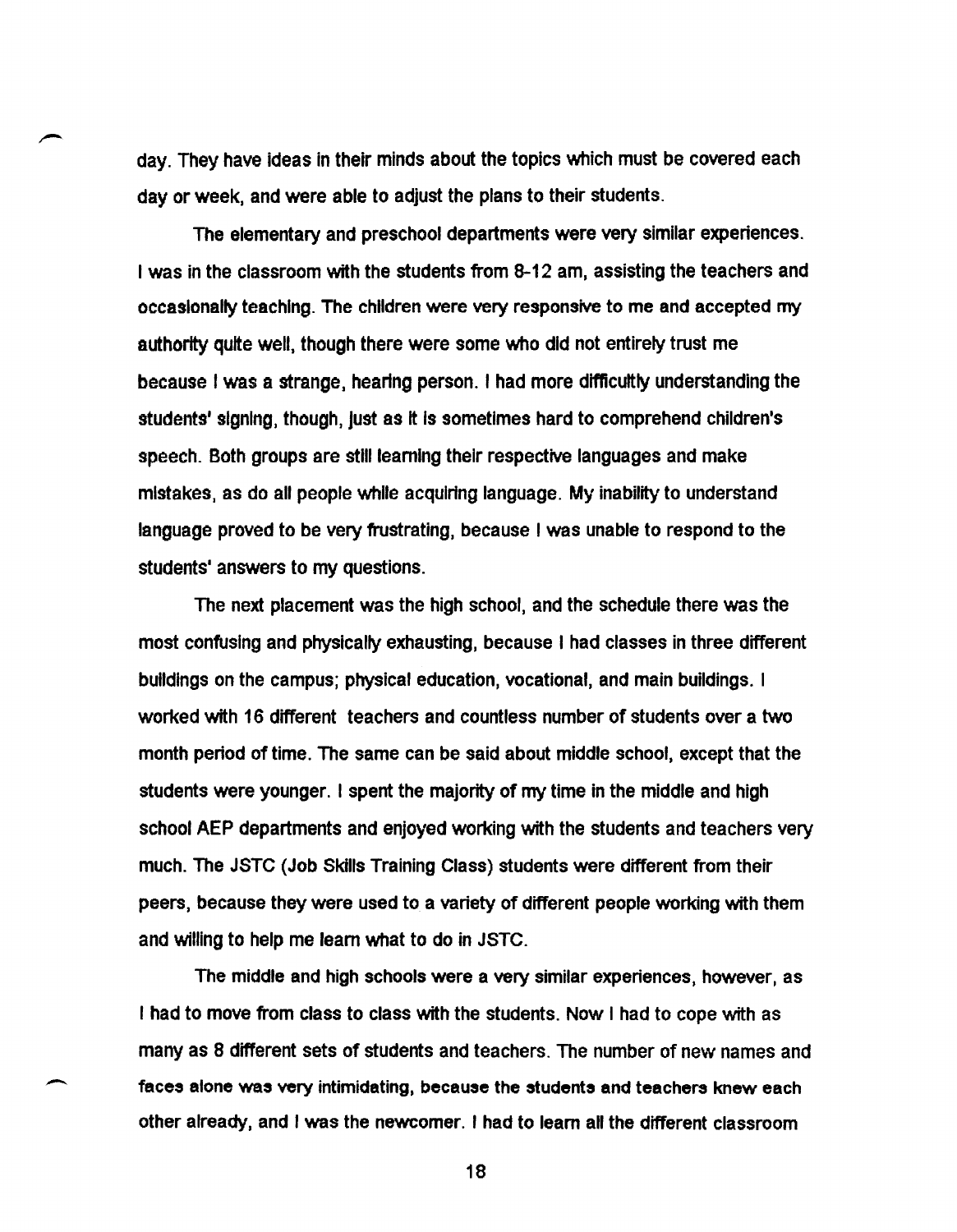arrangements, In addition to everyone's name. I also had to learn again how to handle teenagers' attitudes and moods, which was not a pleasant experience. They were much less patient with my slow sign skills, and less willing to help correct my signing. Add to that the height of the students, which made me feel rather ineffectual and intimidated. I did manage to overcome much of my apprehension, though, and become friends with a number of the students. talking with them during class and in the dorm at night.

The older students were easier to talk to about things I was interested in, such as music and movies. whereas the elementary students don't like the same types of entertainment that I do. The small age difference. though, also had its downfalls; it was much less apparent to other people that I was a teacher in middle and high school, because I was surrounded by students only a few years younger then me. In contrast to the general reactions of the older students, the teachers were open and invited me into their classrooms very willingly. offering any help they COUld. In the classrooms, I aided the teachers by working with individual students and taught a few classes during the semester. The most perilous experience I had was in the Driver's Education class on the days when the students were allowed to drive and I rode with them. Although the teacher was always In the front seat and had his own brake pedal. I was still quite nervous as with any new driver on the open streets of a big city. Despite my fears. though. we always arrived at school In one piece and there were no accidents.

# Communication Center

Another integral portion of our experience at the Deaf School was the semester of teaching we did in the three departments' Communication Centers. This teaching time followed a BSU class about teaching speech to Deaf children which was taught by Dr. Joan Studnicky during the fall semester. The philosophy of the Communication Centers. according to information provided by the teachers.

-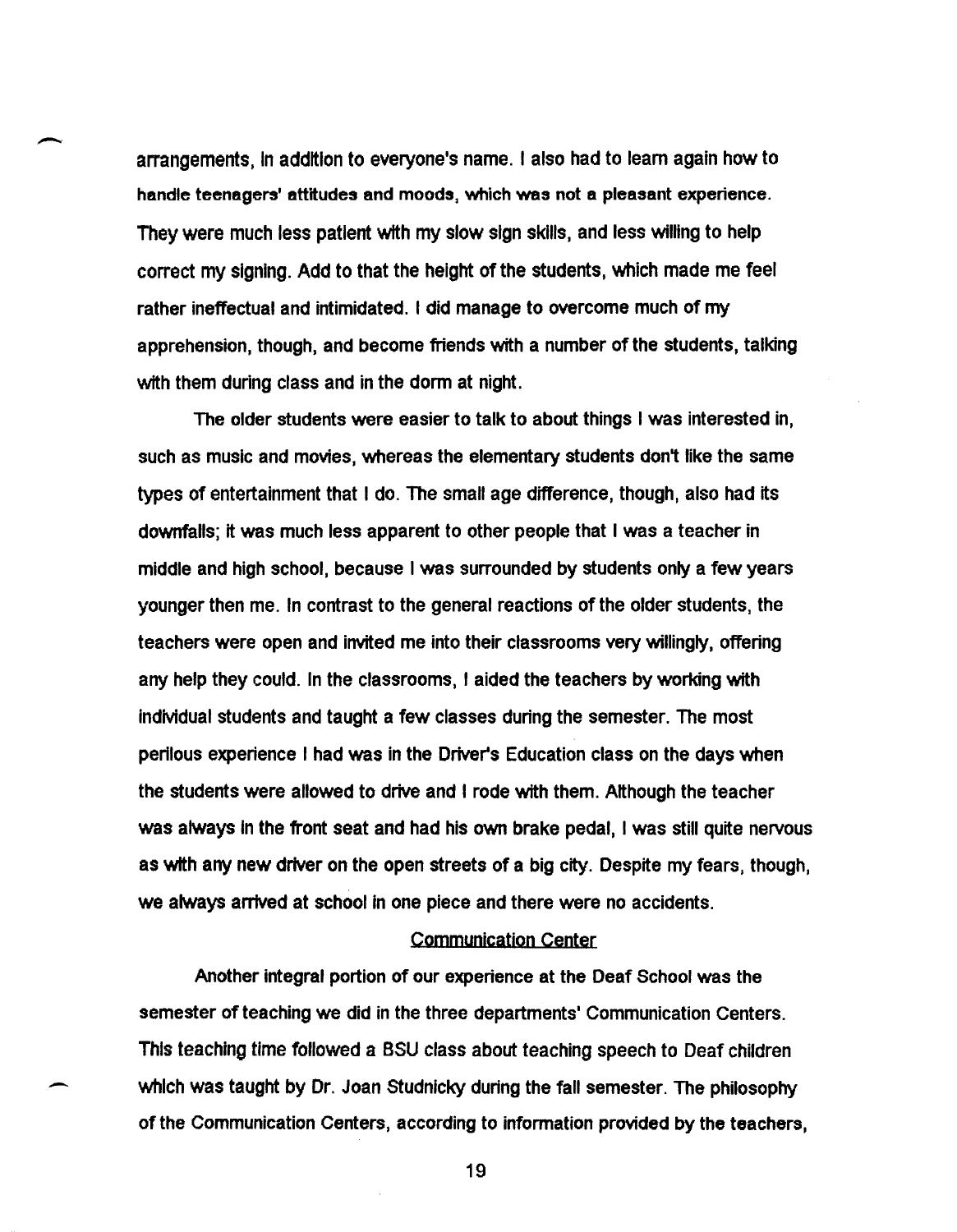has changed with the prevailing educational philosophies in Deaf Education and those at ISD. For many years, the goal of the Speech classes was to teach all Deaf students how to talk as much like hearing people as possible, which is an impossible task for many reasons. The first reason is the presumption by hearing people that all Deaf people want to talk with his/her voice to fit into the hearing world. Hearing people have made such suppositions without any input form the Deaf community for years, and deprives Deaf individuals of a substantial portion of their autonomy in their children's education. To make matters worse, the teaching of speech consumed the largest part of every school day, to the detriment of other subjects such as mathematics, SCience, and social studies. Secondly, the assumption that Deaf have the ability to speak despite the degree of hearing loss with enough training is a gross overestimation of the abilities of speech/ language pathologists. For a child who has never heard spoken English, how can one hope to instruct him! her in its production? Children learn their native language by imitating others' use of it, therefore, the chances of a prelingually Deaf person successfully mastering spoken English are not guaranteed. The ability to speak is based on a variety of factors which are difficult to change if the individual does not want to change.

However, it must be noted that some profoundly Deaf individuals speak very well, and use hearing aids and lip reading in their interactions with satisfaction. The point of this argument, though, is to emphasize that not every Deaf person is the same in their preference of communication mode or their ability to use a specific mode. And that was the plan devised by many speech teachers over the years in schools for the Deaf in the US. Each students' needs, abilities, and interests must be considered with the wishes of the parent (in the early years of education) to reach a decision about any educational endeavors.

20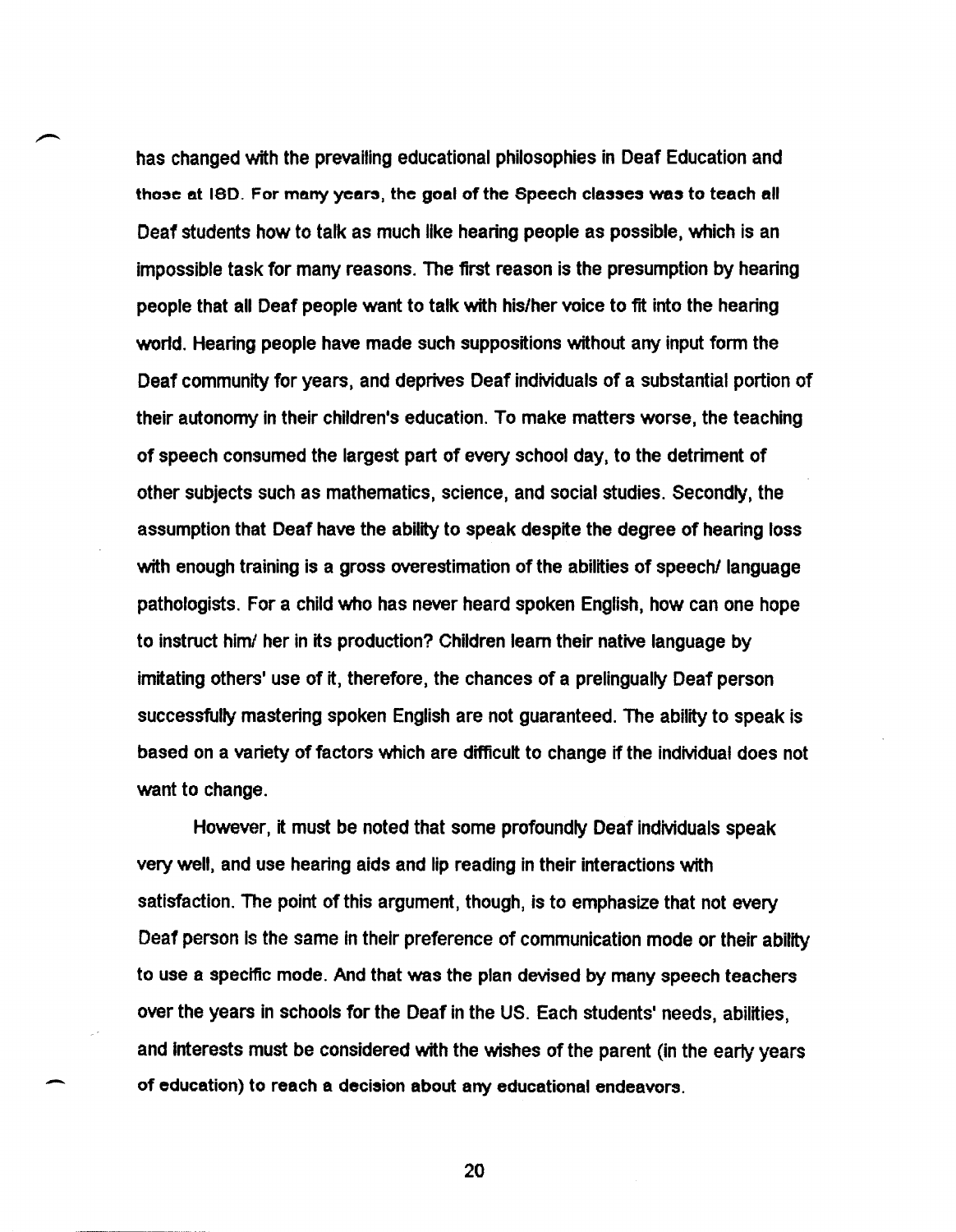The Communication Center, as it operates now, respects the rights of individual students and their parents to receive the type of training most suitable to their needs. A great deal of collaboration takes place among the members of the child's IEP Case Conference Committee to reach a decision which will be satisfactory for all those involved, as with the entirety of the child's educational goals. The teachers strive to expose students to a wide variety of communication forms as possible, which will be helpful in everyday situations. The centers are based on units that are functionally based: they utilize roleplay, computer programs, word searches, puzzles, board games, discussions, and TV. The teachers hope that some of the skills practiced in the classroom will be used in a real world setting. The primary goal of the Communication Center is to provide the students with a variety of opportunities to practice a spectrum of means of communication with hearing and Deaf people outside the classroom.

Using this objective, they can study many subjects not normally covered by a traditional curriculum: areas such as safety in a crowd, how to order food in a restaurant, how to find the right airplane, how to get help when you become lost, planning a party, et al. These kinds of topics need to be discussed at ISO for several reasons. One of the reasons is geographical: a majority of the students live on the campus in Indianapolis, away from their parents all week. Therefore, the school is required to help teach some skills normally discussed at home. The other reason for their inclusion in the classroom, although these seem to be very basic skills, is that the students are Deaf and live in a hearing wor1d. They are isolated from much of the information which is available for hearing people without them actively seeking it, but which is blocked from Deaf people. Many of them have limited interaction with their environment and hearing peers that would make them aware of the everyday dangers of life. They also miss some of the small bits of advice parents are notorious for dispensing to their children, if their parents do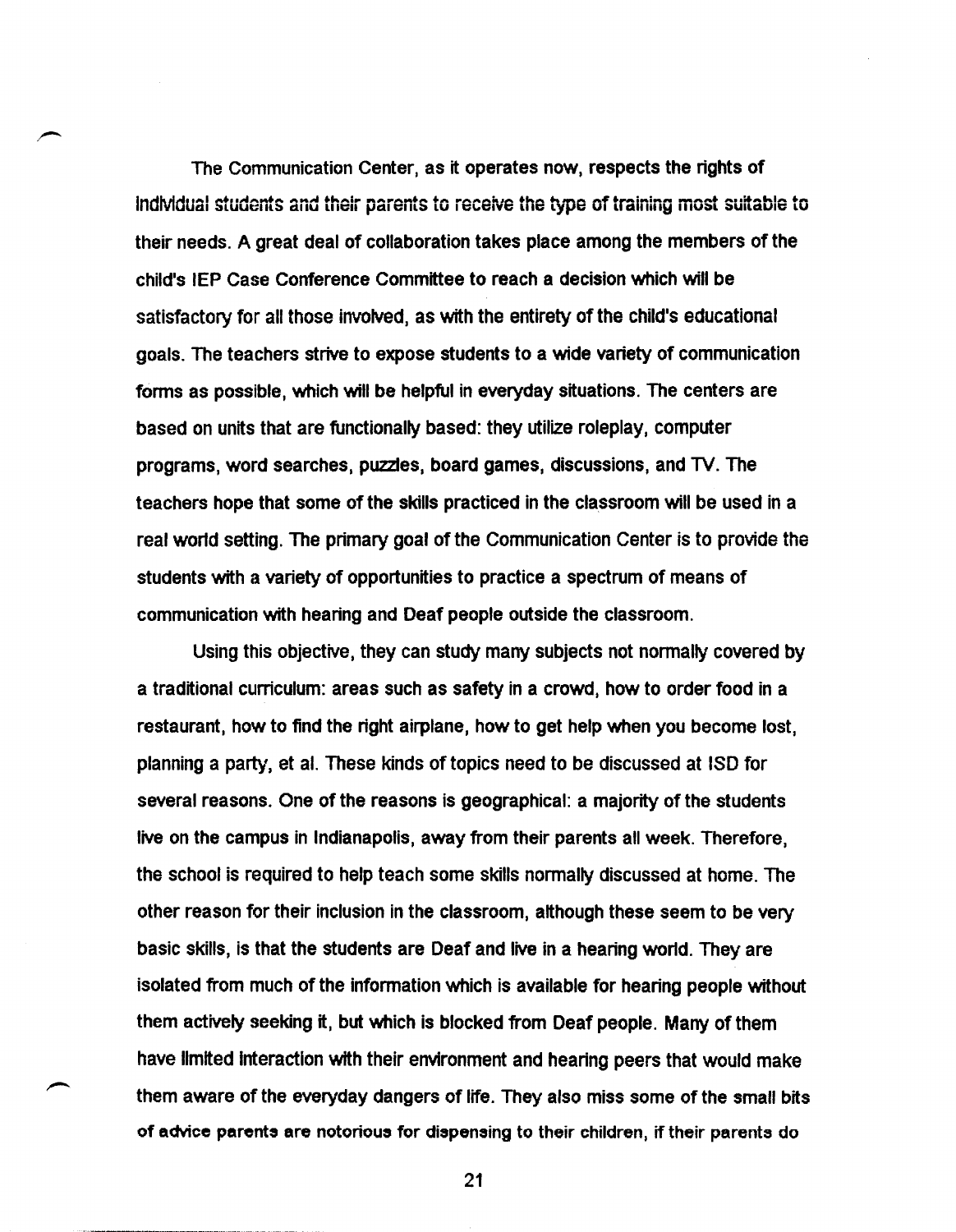not sign. Without these valuable interactions. children must be informed in school, so that they can function successfully in a hearing world.

# Volunteering

Another of the requirements for Ball state participants was volunteer time outside of the normal practicum hours. These hours were some of the most enjoyable experiences I had at the School. Of all the places and people to work with a the school. I was allowed to volunteer in two different situations; working at the library and tutoring a fourth-grade student. I worked with linda Canty at the library after lunch only a few days each week, but I wish I could have worked there full-time. The warm. helpful environment Mrs. Canty created made the experience more meaningful to me. She and her husband both took time to teach me new signs and gave me experience while chatting with them about different topics. I also took advantage of the resources to read a few of the books and periodicals published about Deaf people.

The work I did was typical to any public school library: typing index cards for new acquisitions, shelving books, checking out books, and putting on book jackets. As much as I loved the atmosphere. the work was a little repetitive, and it was fascinating to learn how a school library is operated. Putting the experience into a broader perspective. though, I realize how valuable it was to have experience in a non-classroom aspect of the school. just as we had helping with the sports events. It is always helpful for classroom teachers to have an idea of the resources available to them and their students in the library. Those hours also gave me the chance to help students one-an-one while they were doing research for homework, which helped me get more out of the practicum experience.

The other volunteering I did was tutoring at the elementary school with a fourth-grade student who has Usher's Syndrome. Due to the Syndrome. he was losing his sight and Deaf. but he was very bright and eager to learn, especially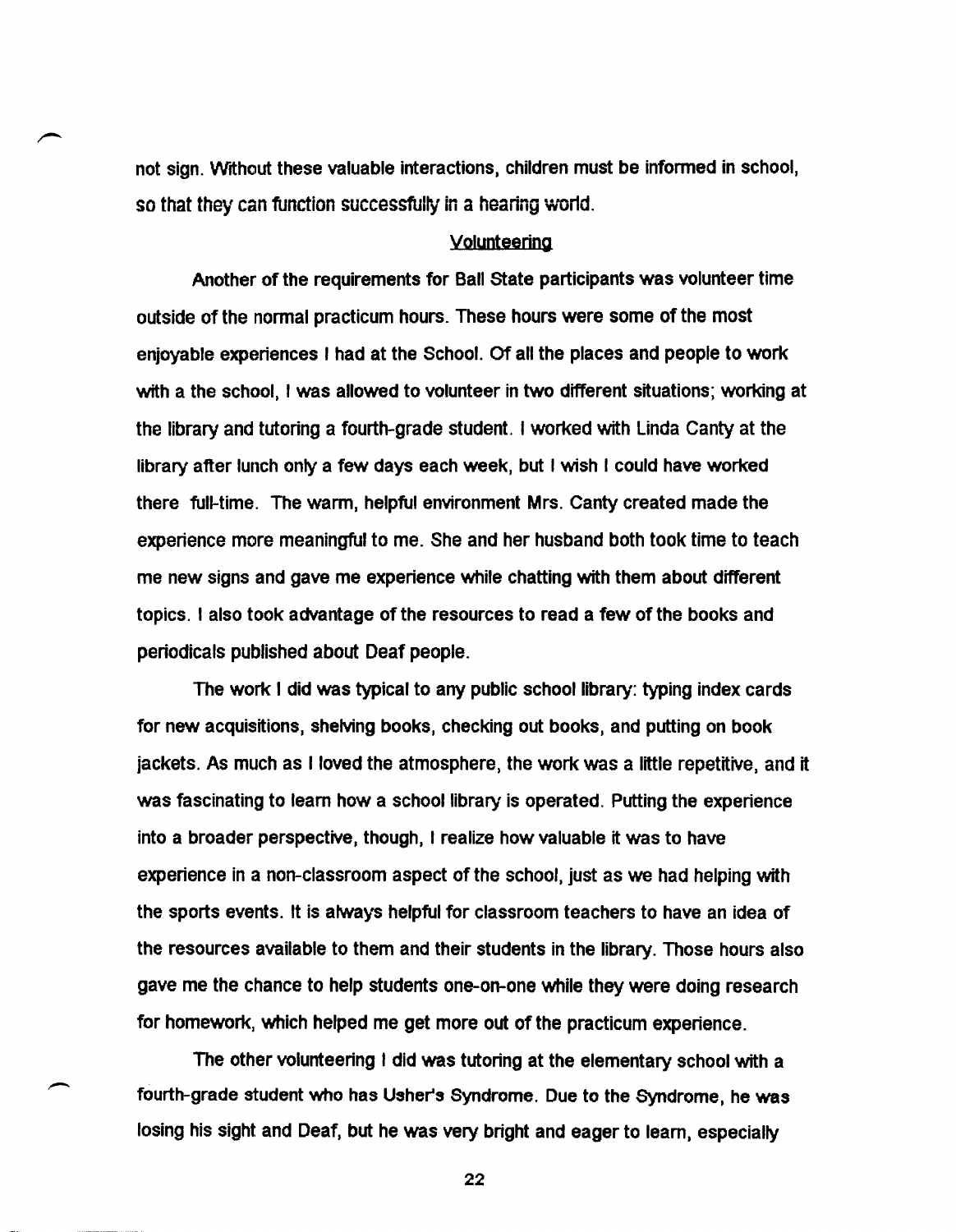about science and outer space. We spent a lot of time in the library reading articles in science magazines and on the computer researching information about space travel and America's space program. This experience allowed me to glimpse yet another aspect of being a teacher -- working with a student whose instruction must be supplemented to meet his specific needs. This experience also allowed me to become more skilled at planning activities and assessing student interest in the project while involved wit hit. If I'd planned some activity, but he didn't like it. I had to modify my plans to fit his mood or interest level.

The most fun opportunity we had to volunteer was in conjunction with the athletic department at ISO, as I've mentioned previously. During the fall, we helped sell refreshments at and tickets to football games, cross country meets, and basketball games. January was the CSSD tournament, which provided us with ample time to help and socialize with a wider spectrum of Deaf people from various locations in the country. Then, in the spring semester. we worked at more basketball games, volleyball and track meets. At some of the middle school volleyball games, they needed help with line judging, so I got to become a line judge for a few short periods. It was interesting to learn the official rules which are not always used in more friendly games. As always, it was a pleasure to hang out and chat with the ISO students during the games. We had more opportunity to just sit back and chat with people as they came through the gates or ordered food. We were able t get a view of the wide variety of people involved with ISO, both Deaf and hearing.

# **Friendships**

During the orientation in the first week, Mary Alice told the group that we would become best friends on the campus, and that some of these relationships would last throughout our college years. Few of us believed her words, as we looked at one another -- 10 total strangers in a strange new world. As the first